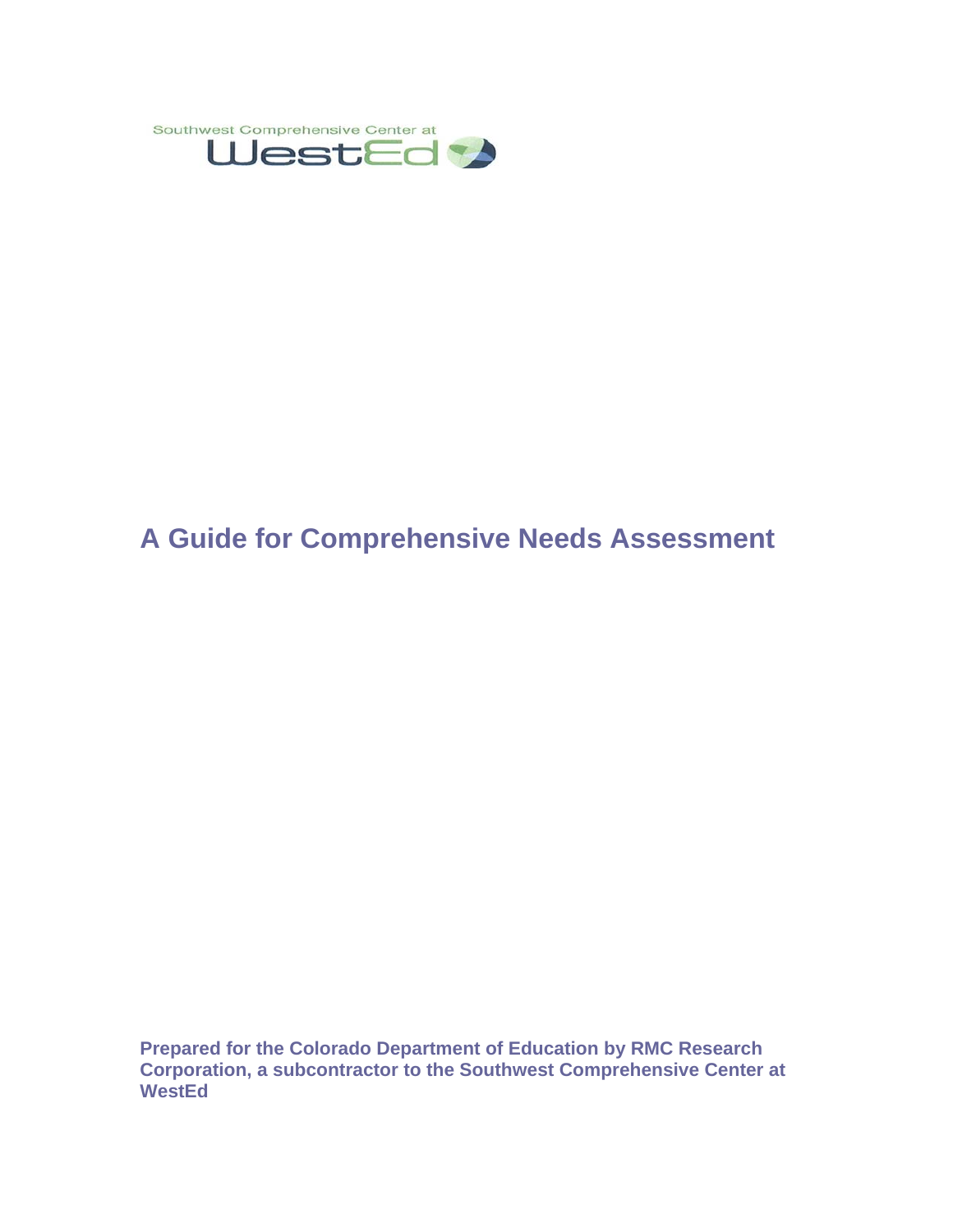This work was developed by the Southwest Comprehensive Center at WestEd under a grant from the U.S. Department of Education. However, these contents do not necessarily represent the policy of the Department of Education and you should not assume endorsement by the Federal government.

The Southwest Comprehensive Center at WestEd, in partnership with RMC Research Corporation, is part of the federal network of sixteen Regional Comprehensive Centers serving individual or clusters of states.

April 4, 2008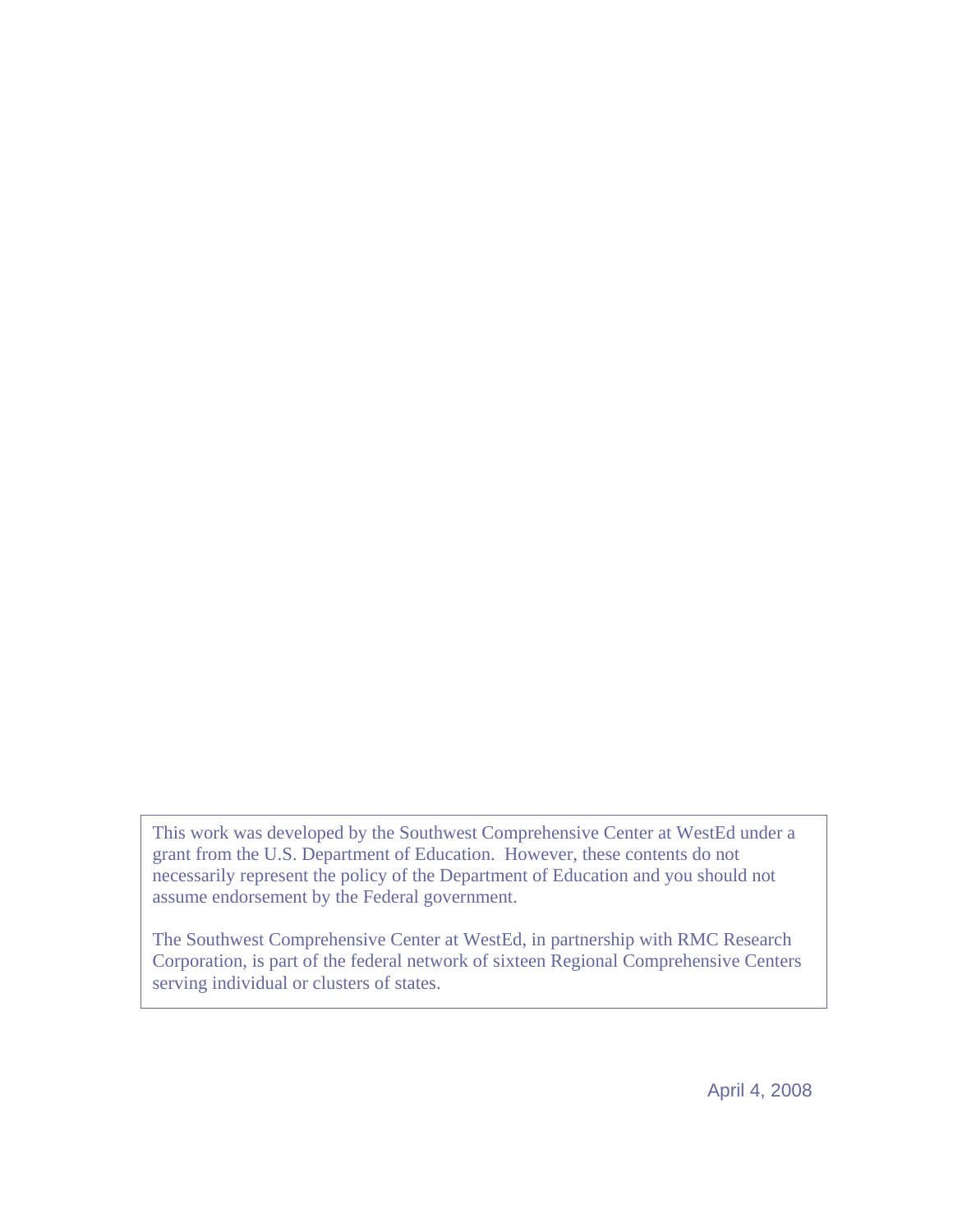# **Contents**

| Example Needs Assessment: Low Achievement in Reading  18 |
|----------------------------------------------------------|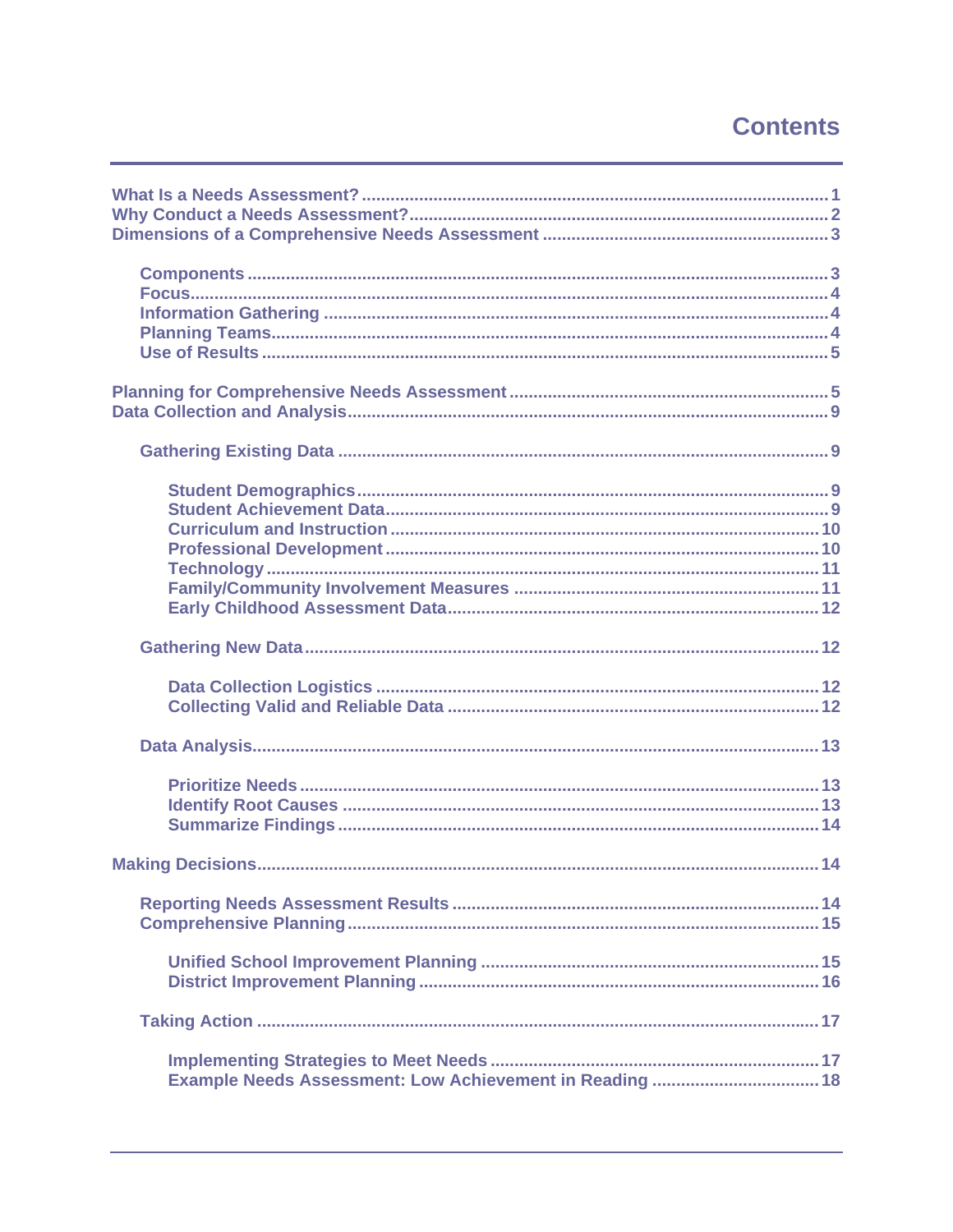| Needs Assessment Activity: Needs Assessment for Use of Title II, Part |  |
|-----------------------------------------------------------------------|--|
|                                                                       |  |

**References** 

**Appendices** 

**Checklist of Essential Needs Assessment Steps Federal Legislation Summaries Consolidated Application Needs Assessment Requirements**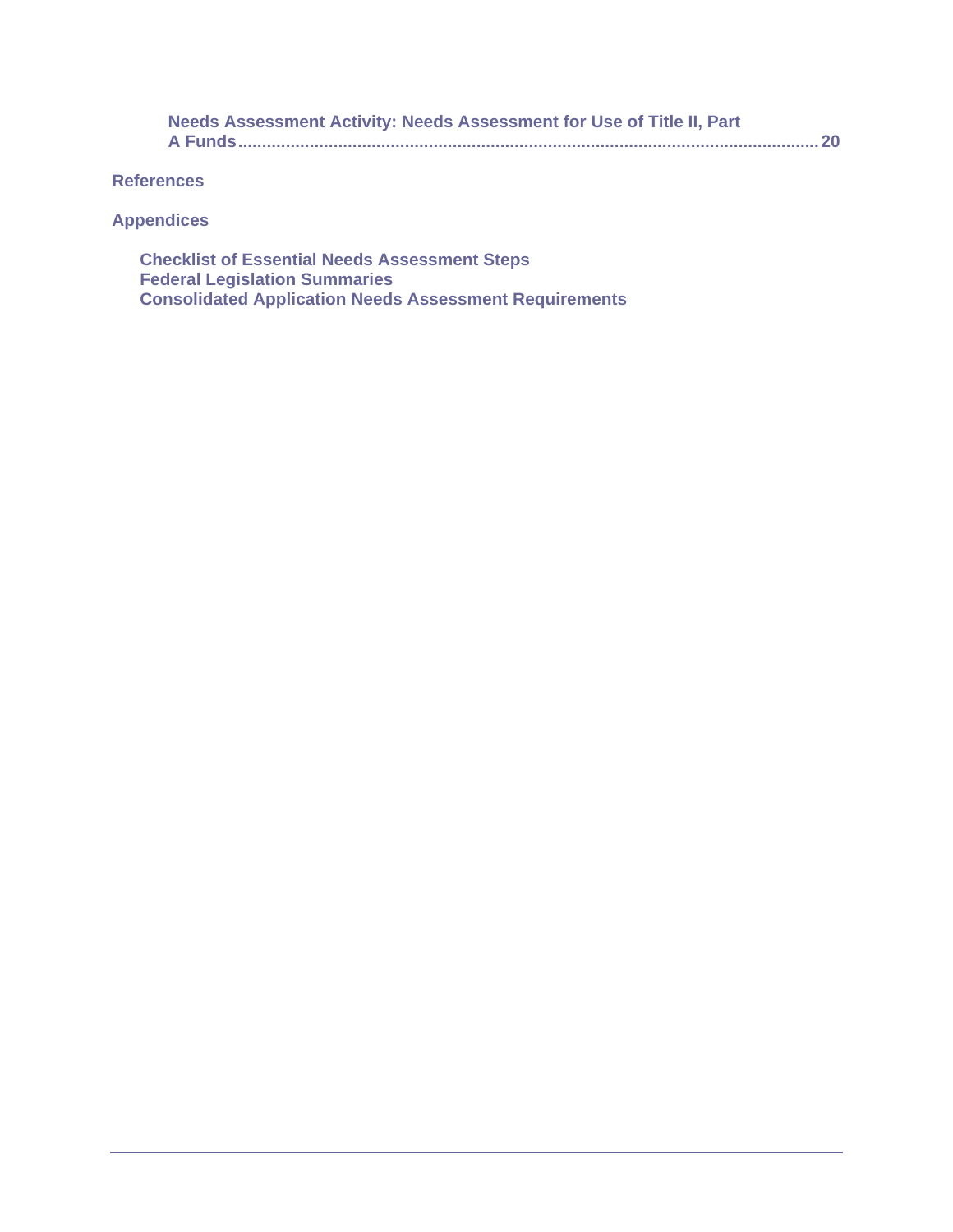#### **What Is a Needs Assessment?**

The phrase "needs assessment" is used rather loosely in the educational vernacular. As currently implemented, a needs assessment can mean anything from asking individuals connected with education what they need to close the gap between current status and some desired state, such as all students reaching proficiency, to conducting a comprehensive research project, complete with a specified set of procedures such as statistical analysis, case studies, and student focus groups. In both cases, *there is an attempt to assess or measure a perceived or actual need by collecting data to document a challenge that exists.* For federal programs, typically this means that local staff must collect data that help illuminate the path to improvement.

Various funding programs within the *No Child Left Behind* (NCLB) *Act* have specific requirements for conducting a needs assessment. The requirements are presented in the Appendix. Generally, the requirements are as follows:

**Title I, Part A** (basic programs for students from economically disadvantaged backgrounds) staff with schoolwide programs must conduct *annual* comprehensive needs assessments that include analyses of student achievement data relative to proficiency expectations and involve



parents and community members, teachers, principals, administrators (including those from other Title I programs), and if appropriate, pupil services personnel, technical assistance providers, school staff, and students, if for a secondary school. The overall purpose of the comprehensive needs assessment is to "identify gaps between the current status of the school and its vision of where it wants to be, relative to key indicators or focus areas" (Nonregulatory Guidance, p. 14). The guidance

suggests using a needs assessment process that includes establishing a schoolwide planning team, clarifying the vision of school reform to identify school strengths and weaknesses, creating the school profile, identifying data sources for the needs assessment, and analyzing the collected data. The section on creating a school profile (Nonregulatory Guidance, pp. 10-13) contains a number of questions that might be used on a comprehensive needs assessment. Schools with targeted assistance programs are also to conduct a needs assessment to determine those children with the greatest need to be served. In these schools, if health, nutrition, and other social services to address needs (such as basic medical equipment—eyeglasses and hearing aids, a program coordinator, or professional development about identifying and meeting these children's needs) are identified by a comprehensive needs assessment, some funds can be used to fill these needs through a collaborative partnership with local service providers.

**Title I, Part C** (migrant education) programs must identify the special educational needs of migratory children as part of their comprehensive planning process. The state education agency (SEA) often takes the lead and plans a needs assessment in conjunction with local and state programs that receive federal funds.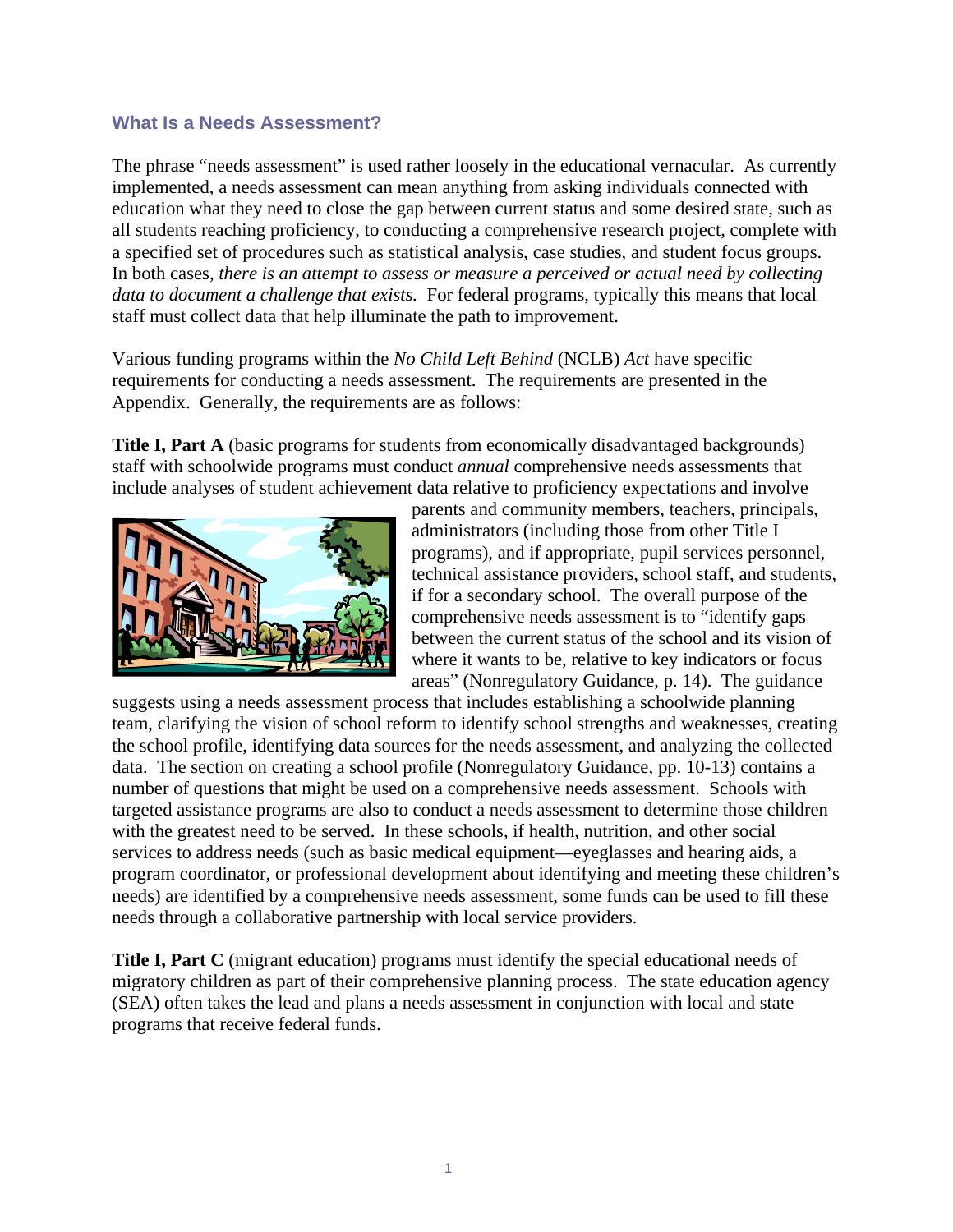**Title II** (high quality teachers (HQTs) and principals) programs are to conduct needs assessments to determine the knowledge and skills needed by teachers and the instructional leadership skills required of principals to ensure that students meet standards. Teachers at individual schools must be involved in the needs assessment process. While no specific types of data are required, the law suggests that the needs assessment include:

- Student achievement data;
- Information on national and state initiatives;
- Anticipated professional development needs of core subject area teachers;
- Anticipated teacher supply and demand;
- Student enrollment data:
- Results of program evaluations; and
- Input from community and business.

Funds are to be used to target those activities most likely to improve instruction and student achievement.

**Title III** programs (English language learners [ELL] and immigrant students) must include a description of the need for their programs in their applications. The needs assessment must include numbers of students who are designated as being limited English proficient (LEP) in the school district to be served and information on the students' characteristics including their native language, their proficiency in English and in their native language, achievement data in reading/language arts and mathematics, a comparison of achievement data for ELL and non-ELL students, and a summary of the previous schooling experiences of the children. The assessment also should reflect the professional development needs of the instructional personnel who will provide services to the ELL students.

**Title V** also specifies that needs assessments for programs that receive character education funds, the needs of gifted/talented students, and local needs for innovative programs are to be determined.

### **Why Conduct a Needs Assessment?**

The requirements for program-level needs assessments are connected to the purpose of the program. For example, since Title I exists to help students to reach proficiency and close the achievement gap, the needs assessment requirements are there to discover the challenges related to goals. In this case, the research shows that attendance; parent involvement; school climate; leadership; and students being on grade level on assessments of

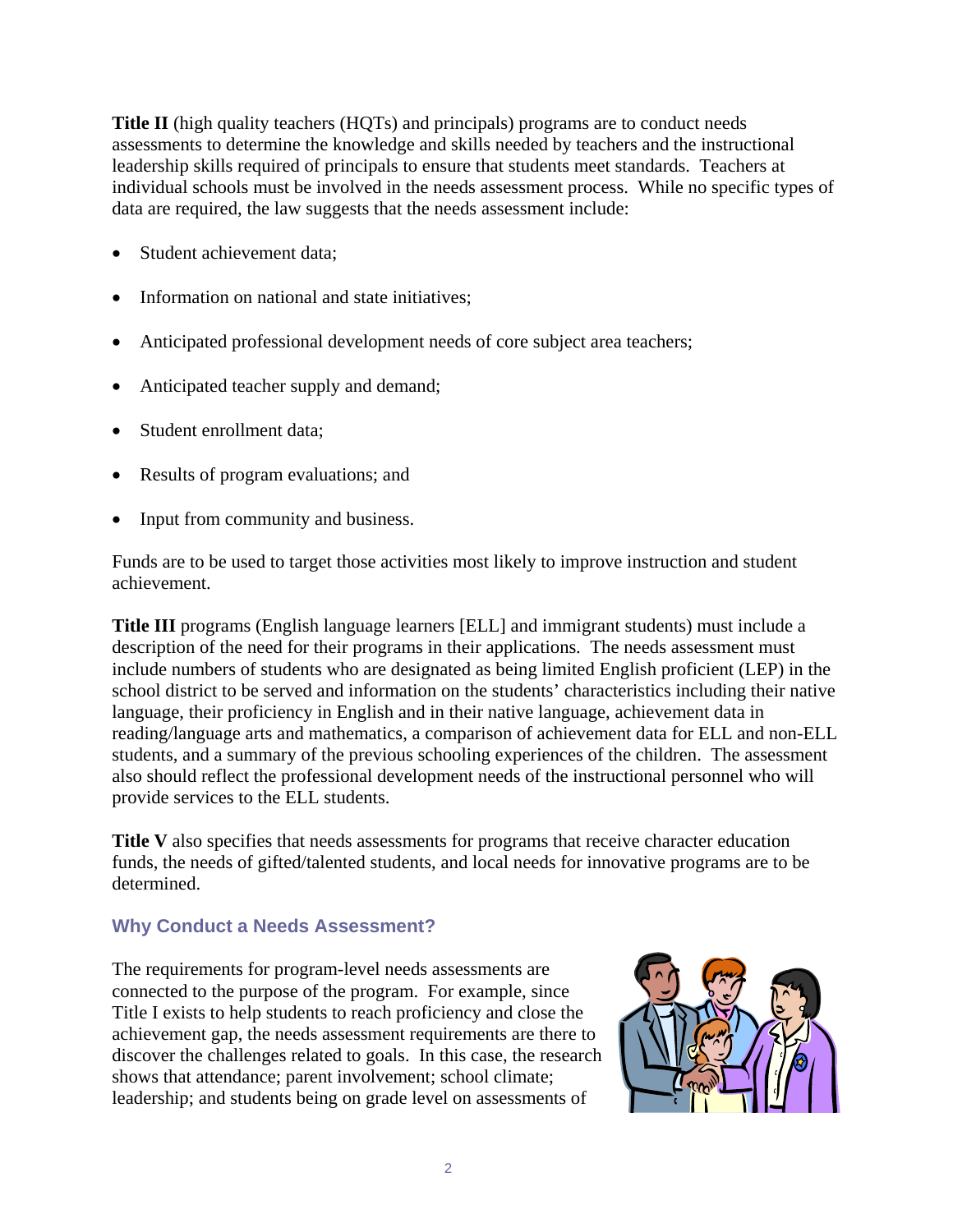reading, language arts, and mathematics are all related to students doing well on summative tests such as the Colorado Student Assessment Program (CSAP). Measuring these predictors of test scores shows where some of the needs may lie.

A needs assessment also:

- Provides direction for programs, projects, and activities;
- Allows staff to determine priorities and allocate limited resources to activities that will have the greatest impact;
- Creates cohesion through the alignment of goals, strategies, professional development, and desired outcomes;
- Enables benchmarking and monitoring of implementation and impact; and
- Assists with continuous improvement activities by helping staff identify change, which instructional and other practices are working, and the strategies associated with the greatest success.

#### **Dimensions of a Comprehensive Needs Assessment**

#### *Components*

There is no single best way to conduct a needs assessment. Rather, the components in a needs assessment should be determined by local context. The state of Massachusetts (2008) has identified some common or suggested components or characteristics of a needs assessment:

- Considers a range of needs or issues;
- Includes information gathered from a variety of sources;
- Employs the use of valid and reliable data to the maximum extent possible;
- Meaningfully involves many individuals representing a range of knowledge, skills and expertise;
- Results in the development of goals and action plans;
- Used as the basis for resource allocation; and
- Includes regular follow up and evaluation of plans and strategies.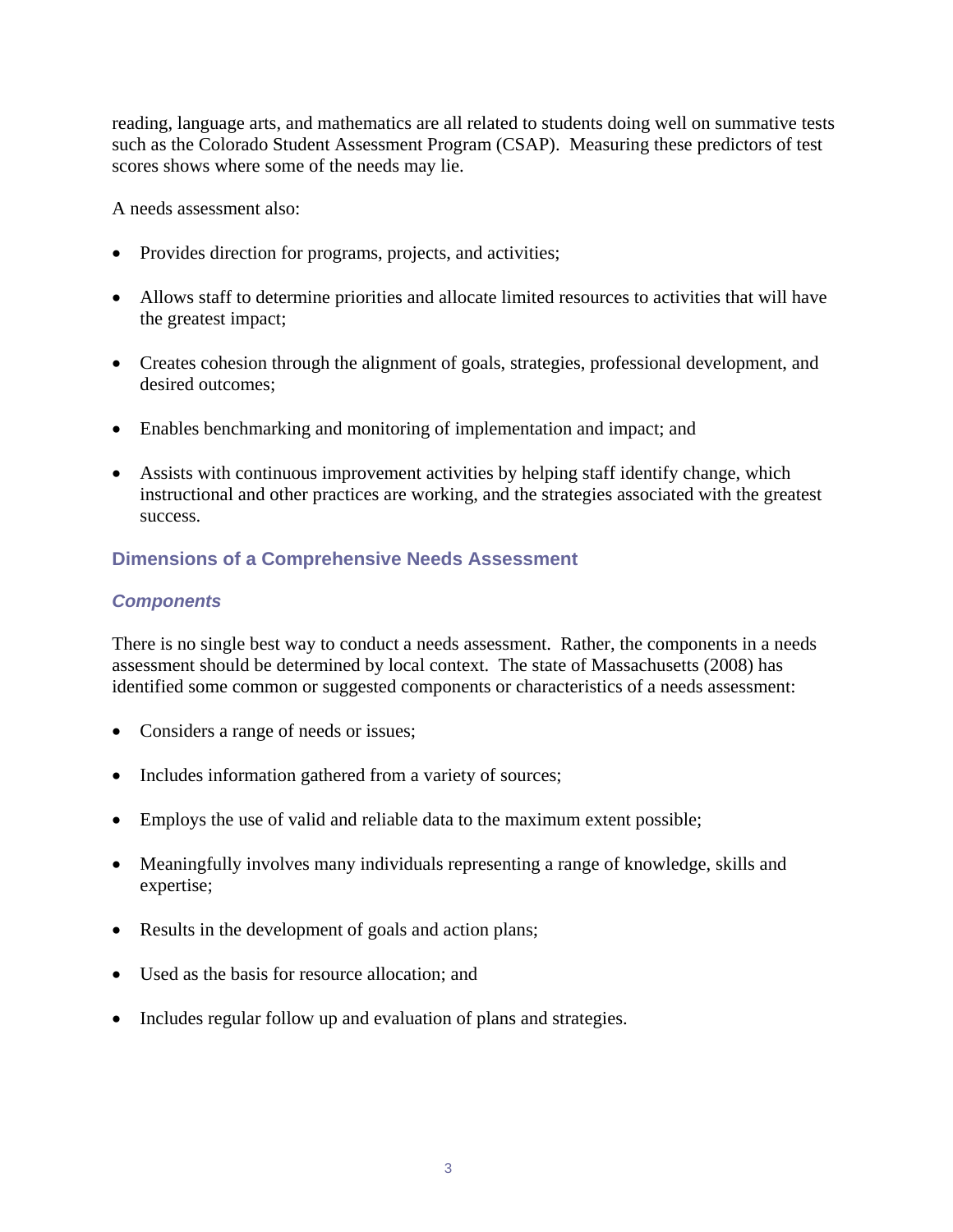#### *Focus*

Assessment of needs should focus on those factors that have the potential to impact the achievement of students. At a minimum, needs assessments should address: test score results in the aggregate and for subgroups, dropout rates, student mobility, attendance rates, and graduation rates. Curriculum and instruction issues should also be examined, including alignment with Colorado Model Content Standards and assessment frameworks. Professional development needs should also be assessed including teacher qualifications, the nature of professional development, and planning time for teachers. Family and community involvement should be

explored and should involve communication with parents about student achievement, their involvement in decisions, supports provided to families, and/or business partnerships. School and district organization provide contextual information that is important for framing needs. Vision, mission, decision-making structures, central office support, and budgetary issues are some contextual factors to consider.



#### *Information Gathering*

Information in a comprehensive needs assessment is gathered from a variety of sources. Quantitative data sources include CSAP scores, CSAP Alternate (CSAPA) scores, Colorado English Language Acquisition (CELA) scores, Colorado ACT results, adequate yearly progress (AYP) status and School Accountability Report (SAR) status and information. Graduation rates, attendance rates, and demographics should also be included. If schools use other standardized formative or summative assessments, they should be addressed. Qualitative data, such as that collected through focus groups, interviews, written surveys, or classroom observations, are also helpful.

### *Planning Teams*

A formal planning team is a critical part of a comprehensive needs assessment. A comprehensive needs assessment should include stakeholders that represent all parts of the system. Superintendents, central office staff, principals, teachers, paraprofessionals, school office staff, parents/guardians, community members, and students all have important information about the system.

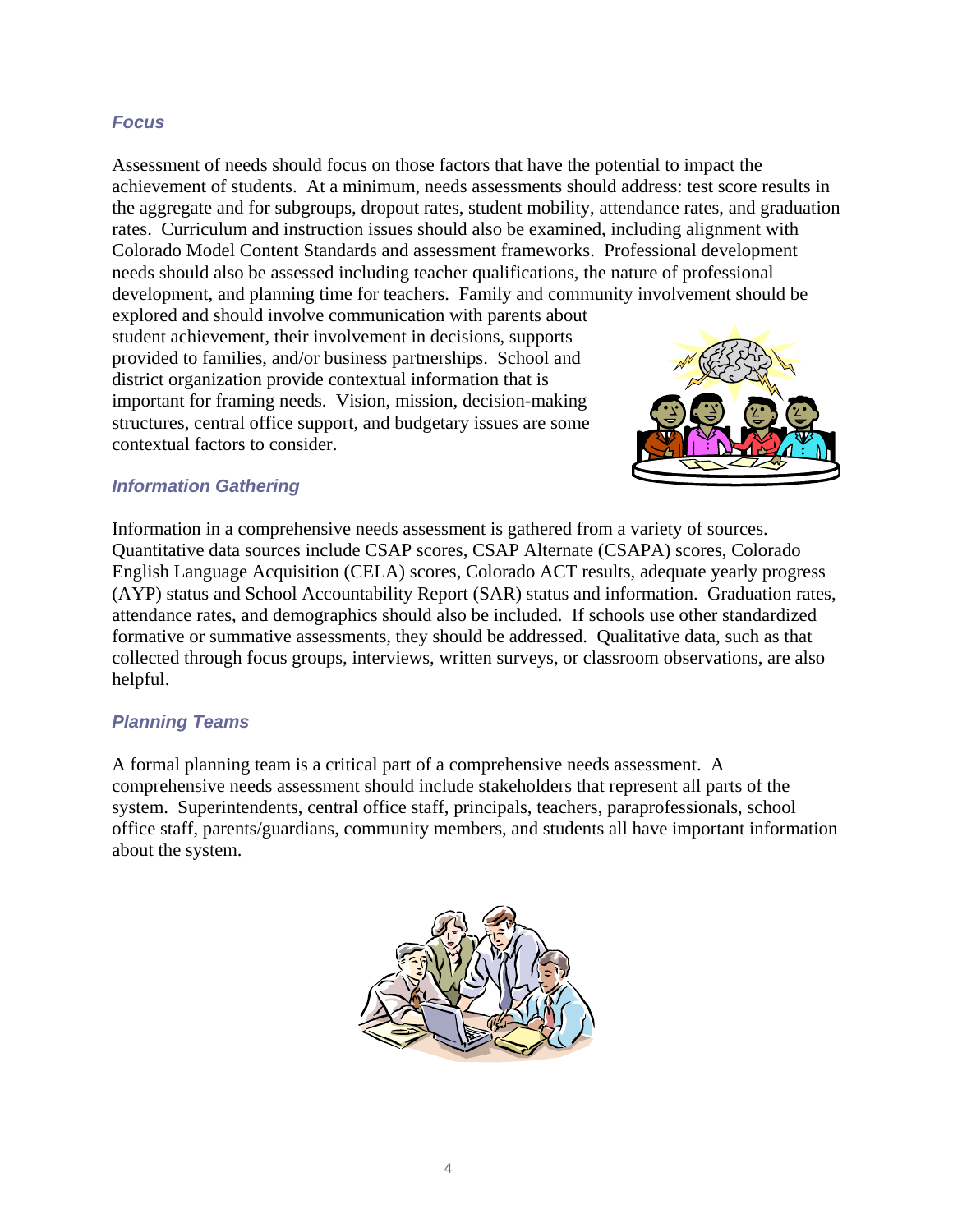#### *Use of Results*

A comprehensive needs assessment results in the development of goals and action plans. After the analysis of quantitative and qualitative data is completed, goals should be identified, and action plans should emerge from those goals. For example, performance targets should be set for meeting AYP, and strategies for meeting those performance targets should be clearly articulated with action steps.

Comprehensive needs assessment can be a powerful resource allocation tool. Often schools and school systems are operating with limited resources. Results from a comprehensive needs assessment are a useful tool for prioritizing how resources will be used.

To determine whether resources have been allocated in the proper fashion and the strategies used to meet needs are effective, it is important to monitor whether needs, or the gap between what is and what should be, have been impacted. If gaps are not being reduced, evaluation can help determine whether strategies are being executed properly, or whether other strategies should be attempted.

# **Planning for Comprehensive Needs Assessment**

A series of steps to plan a comprehensive needs assessment includes:

#### **1. Constitute a needs assessment committee.**



The formation of a needs assessment committee (NAC) is a powerful, efficient strategy for task completion. Larger groups are helpful for advising on or reacting to documents, but the dynamics of these larger groups are not always conducive to efficient decision making. A core NAC group may consist of five to seven people. Larger committees are helpful for reacting to drafts of reports. Subcommittees are an alternative if the committee is large. It is helpful to have committee members with expertise in collecting and analyzing data. Constituencies within the district should also be included on the committee, and organizational leadership should be part of the committee structure.

### **2. Who needs to be involved in data gathering?**

A comprehensive needs assessment involves collecting data from multiple sources and audiences. While it is not necessary to include all stakeholders in every single needs assessment, a plan that is broad enough in scope, yet detailed enough to collect sufficient information, is important. There will always be cost-benefit tradeoffs, but a good mixture of breadth and depth will provide the most comprehensive picture of needs. It is important to have administrators and staff involved in the needs assessment process in order to maintain the kind of momentum necessary to ensure that results are used.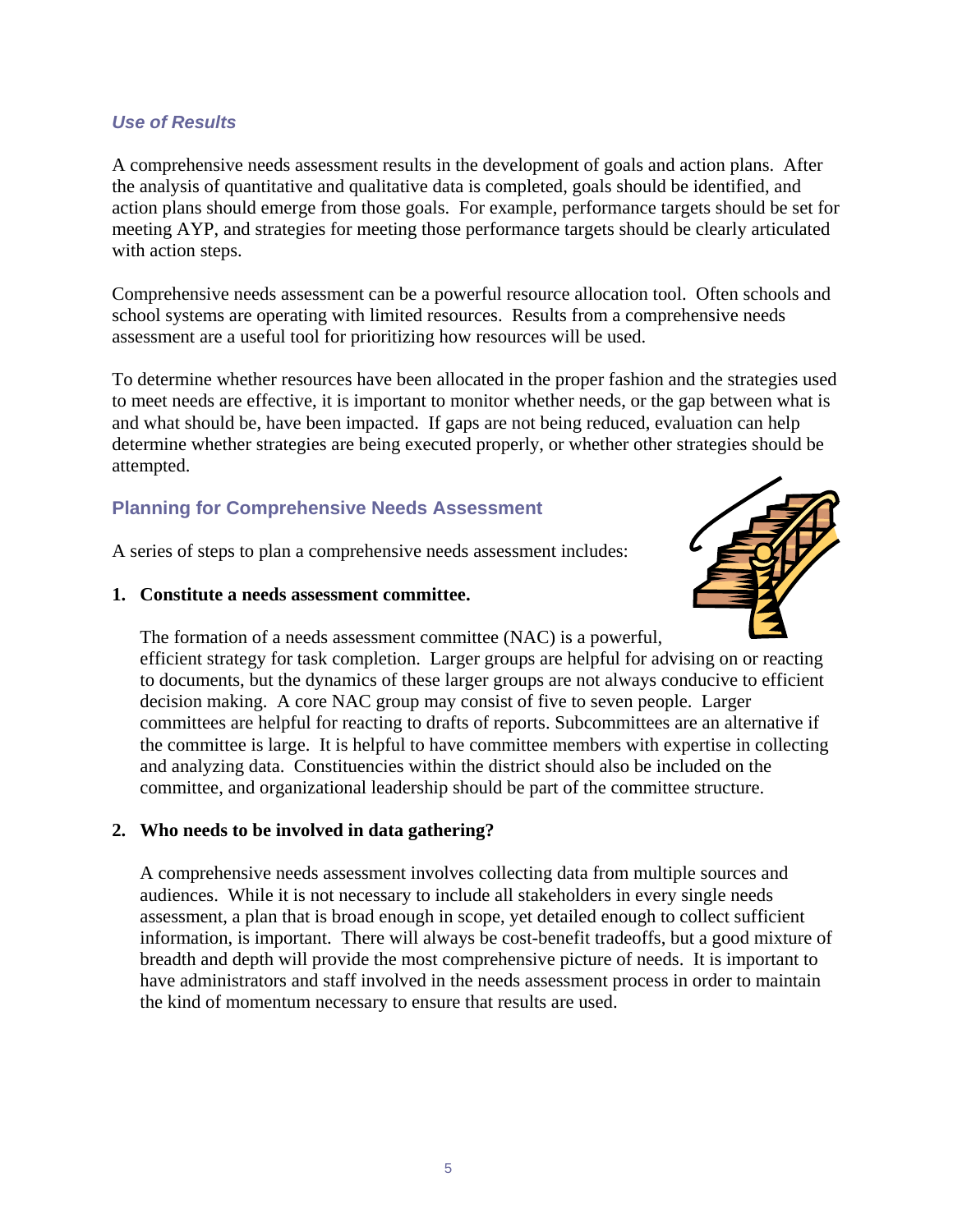#### **a. Key district and school personnel**

Depending on the size of the school district, a number of persons are essential to the process of conducting a comprehensive needs assessment. Accountability and assessment staff at the district level have a wealth of information, as do personnel in budgeting offices and planning divisions; curriculum and instruction; administrators of federal programs; and support staff. It is important to conduct an internal scan of the district's resources and staff skill sets so that key personnel can be involved.

#### **b. External stakeholders**

In federal programs, there are a number of external stakeholders to consider, including parents and guardians and the community. Depending on the circumstances, it might be wise to include business leaders, members of the

Chamber of Commerce, leaders of community organizations, providers of services to families and children, or other public agencies. Many times, these external stakeholder groups will have conducted needs assessments of their own, and those data can be extremely helpful. Moreover, including them in the needs assessment process contributes to stakeholder engagement later in the process.



#### **3. Prepare management plan.**

Comprehensive needs assessments can be lengthy endeavors, so it is important to have a management plan to guide efforts and keep the assessment on track. It is also important to consider when results of needs assessment will be made available so that they can be used effectively. Results from a needs assessment are no longer reliable or valid if too much time has passed.

#### **4. Identify issues and concerns.**

Using the expertise of the NAC, it is possible to quickly identify major issues and concerns through any number of brainstorming activities. Issues and concerns can be organized by goal areas and then priorities for assessment can be established.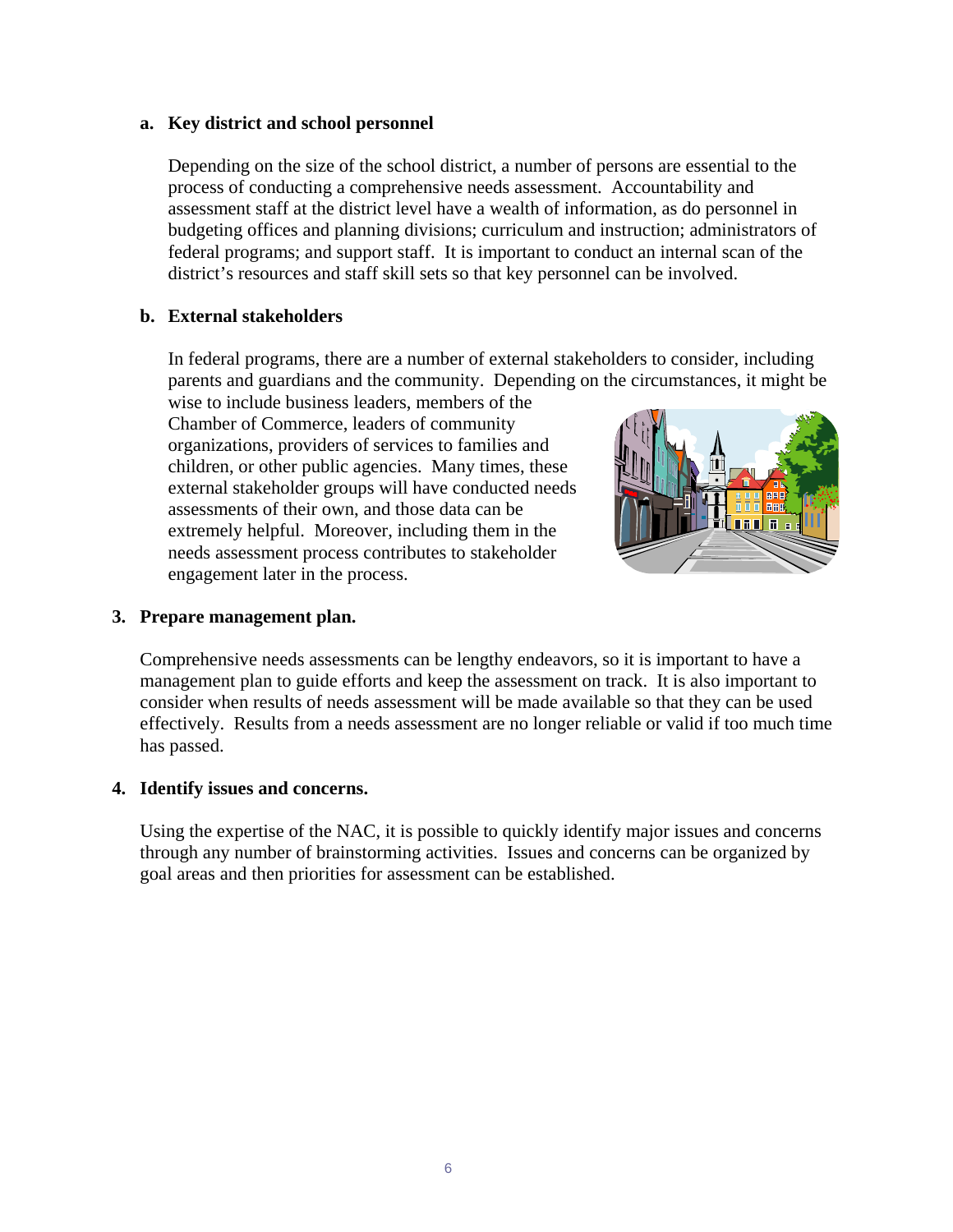#### **5. Identify measures.**

The most common measure used in needs assessments are surveys. Surveys are powerful, efficient, and reliable tools for collecting data. However, a *comprehensive* needs assessment does not rely upon surveys alone. A comprehensive needs assessment uses multiple sources of data that are *triangulated*. Triangulation refers to using three or more sources or types of



data to establish the validity of a finding. For example, parents, paraprofessionals, and teachers may all be asked about the reading needs in a school. If their reports essentially agree, then the NAC can be relatively sure that the findings are reliable and valid. However, if there is a divergence of opinion, further investigation is warranted.

#### **6. Decide preliminary priorities.**

After needs have been identified, it is time to make preliminary decisions about priorities. Does the NAC have all of the information it needs? Does the NAC have to collect new information? From whom? At what cost? How long will it take? Who should be involved? Answering these kinds of questions will make it easier to decide what really needs to be done.

#### **7. Designing a comprehensive needs assessment.**

A comprehensive needs assessment addresses multiple education issues. For example, schools with migrant students could assess the special needs for migrant education by talking with teachers, administrators, district personnel, parents, and the migrant students themselves. The NAC should also examine student achievement disaggregated by migrant status to look for gaps and to pinpoint problems.

For Title II, the NAC should explore needs related to the shortage of (HQTs). Interviews with or surveys of HQTs could reveal some important patterns. Interviews, focus groups, or surveys of teacher training institutions, such as Colleges of Education, might reveal important information about providers of professional development. Principals in school buildings and administrators at the district level who work with teachers can also provide insight.

#### **8. Identify measures to use.**

A comprehensive needs assessment involves collection of data from multiple sources. While surveys are the most common measure used, there are many other valuable sources of data that already exist in schools and districts. Table 1 displays some of the more common sources of data that may be used in a comprehensive needs assessment.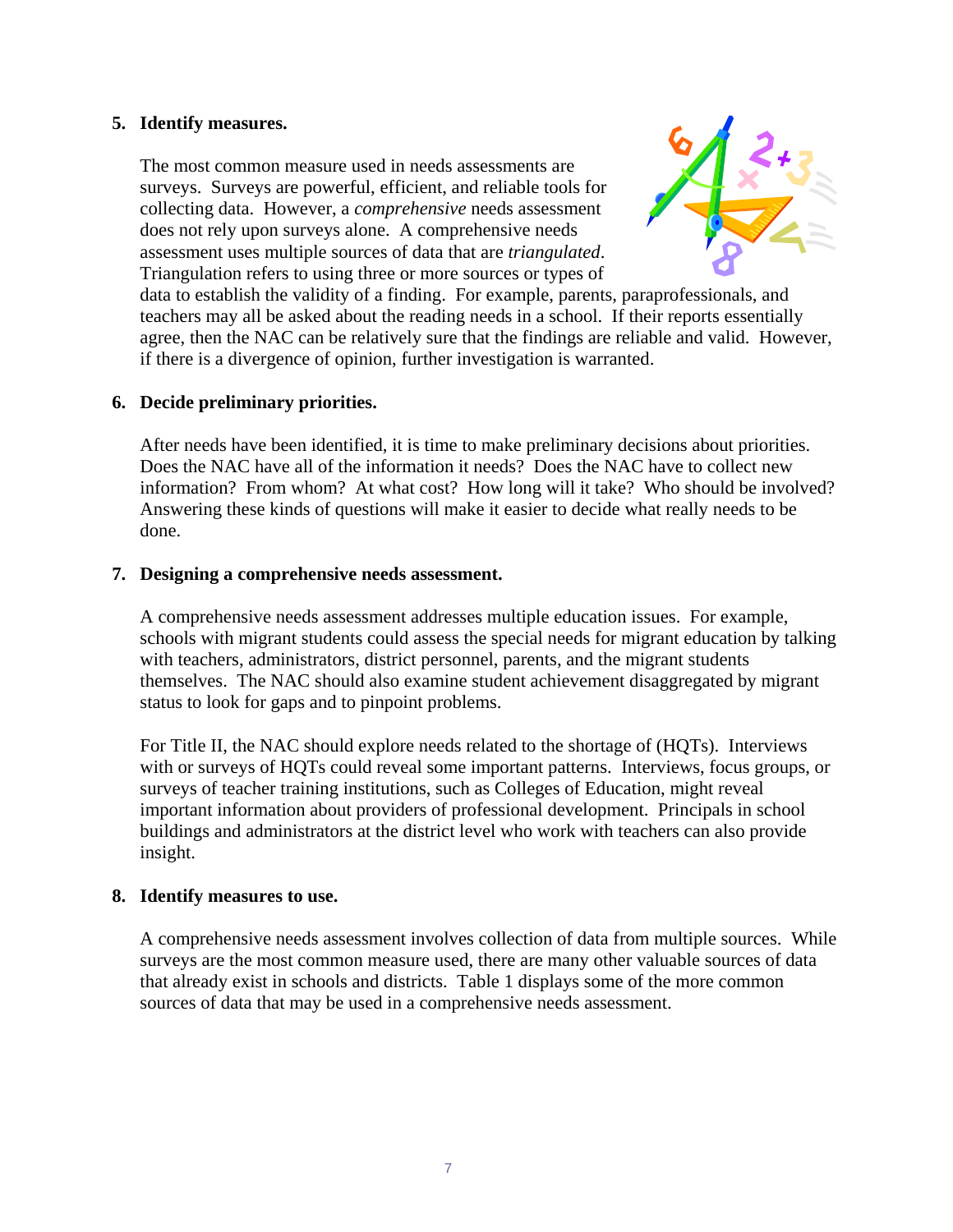# **Table 1. Common Sources of Data for Comprehensive Needs Assessment**

| <b>Source</b>                       | <b>Comments</b>                                                                                                                                                                                                                                                                                                                                                                                                                 |
|-------------------------------------|---------------------------------------------------------------------------------------------------------------------------------------------------------------------------------------------------------------------------------------------------------------------------------------------------------------------------------------------------------------------------------------------------------------------------------|
| Surveys                             | Surveys are efficient, easy to administer and provide accessible data.                                                                                                                                                                                                                                                                                                                                                          |
| Interviews                          | Interviews are an excellent way to explore issues that are not well understood, or to gain<br>critical information from key stakeholders. They provide opportunity for follow-up<br>questions or to allow interviewees to elaborate on issues important to the school or district.                                                                                                                                              |
| Focus Groups                        | Focus groups are an efficient way to test ideas with groups and to generate novel thinking<br>and solutions to problems. When participants interact with one another, novel ideas or<br>solutions often emerge.                                                                                                                                                                                                                 |
| Observations                        | Observations of classrooms, after-school programs, summer programs, staff meetings, and<br>community meetings provide excellent information about the functioning of organizations<br>supporting the education of children.                                                                                                                                                                                                     |
| Document Analysis                   | A wide variety of documents have the potential for contributing to the needs assessment<br>process. These documents include, school improvement plans, district improvement plans,<br>annual reports, budgets, meeting minutes, local media coverage, and school board agendas.                                                                                                                                                 |
| Program Evaluations                 | Many projects funded internally or externally by the district, state, the federal government,<br>or foundations often require evaluations of their efforts. These evaluations are powerful<br>sources of information for needs assessment. Not only do these reports identify problems<br>being addressed, they also make data-based recommendations for project improvement and<br>the effectiveness of projects and programs. |
| <b>Budgets</b>                      | Budgetary documents are an excellent source of information about what the school, district,<br>or organization thinks is important. For example, the percentage of funding allocated to<br>professional development is a good indicator of priorities.                                                                                                                                                                          |
| <b>Strategic Planning Documents</b> | Schools, districts, local businesses, public agencies, or community organizations that have<br>engaged in a strategic planning process often have valuable documentation to share.<br>Strategic plans typically look at internal capacity, changing external circumstances, and<br>identify gaps in ways that are particularly informative with regard to the needs assessment<br>process.                                      |
| <b>Environmental Scans</b>          | Environmental scans, or those efforts to locate the important new educational developments,<br>provide valuable information about internal capacity and external conditions relevant to<br>schools, districts, and stakeholders.                                                                                                                                                                                                |
| Proposals                           | Many funders require those responding to Request for Proposals (RFPs) to use a data-based<br>approach to identification of needs to be addressed. Quite often, these needs assessments<br>are specific to a particular effort, but can provide valuable information for a more<br>comprehensive approach.                                                                                                                       |
| <b>Research Reports</b>             | Research reports produced about the school or district are excellent sources of information,<br>particularly if they are contextualized. Many research reports review current literature that<br>pertain to studies conducted locally and can serve as a source of scientifically based research<br>(SBR) related to the schools and districts if they are rigorous.                                                            |
| Census Data                         | Census data population estimates, monitoring of trends, and tracking of other demographic<br>information are a valuable source of information for determining school or district needs.<br>The Small Area Income and Poverty Estimates (SAIPE) program produces annual estimates<br>of income and poverty for school districts.                                                                                                 |
| <b>Suggestion Boxes</b>             | When internal and external stakeholders are provided the opportunity to suggest<br>improvements, many needs may emerge.                                                                                                                                                                                                                                                                                                         |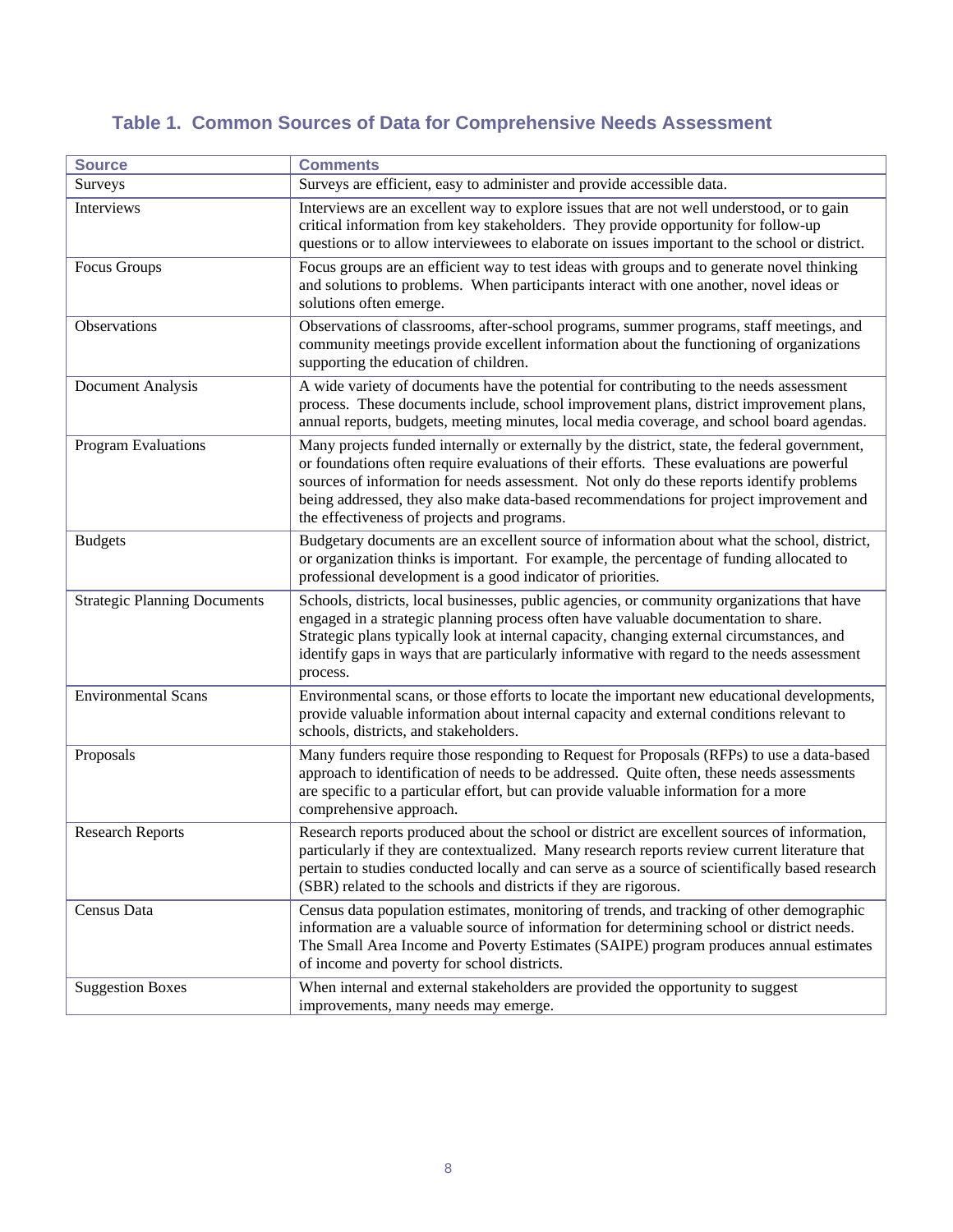## **Data Collection and Analysis**

Data collection and analysis consists of three parts: collecting existing data, collecting new data to address the gaps not covered by existing data, and analyzing data to identify needs. Each of these activities will be covered in some detail.

### *Gathering Existing Data*

School districts typically have plenty of data that will inform a comprehensive needs assessment. Some of the most useful sources of existing data will be described here. It is important to remember, however, that data have time value—they are sometimes no longer relevant after a certain period of time. Efforts should be made to collect and use the most recent forms of data available for comprehensive needs assessment.

#### **Student Demographics**

Changing student demographics is one of the biggest challenges schools face. As neighborhoods



change, mature, and are reborn, the populations of students served by schools shift in important ways. The most prominent shifts relate to socioeconomic status and language spoken at home. Family structure is also an important consideration. For example, it is important for schools to know the number and percentage of single parent households. The number of births during the year in a community helps school districts forecast and plan for resource needs into the future. Families and households without children are also important, because extra effort will be needed to ensure that school bond elections are

supported when numerous residents in the community do not have children in school.

#### **Student Achievement Data**

There are many types of student achievement data collected in schools, and some are more appropriate than others for conducting comprehensive needs assessments. Formative assessment measures are typically collected to improve a program or activity, while summative measures are typically used to compare program approaches to one another, or to make ultimate judgments about an effort's effectiveness. In the classroom, formative assessments are typically used to

inform teachers how well their students are doing in terms of strengths and weaknesses. Formative assessments might be administered several times a year. If formative assessment information is made available to teachers in a timely fashion, they have a powerful tool that can help them identify needs. Formative assessments are also an excellent tool for identifying building and district needs since they can reveal patterns of learning strengths and challenges.

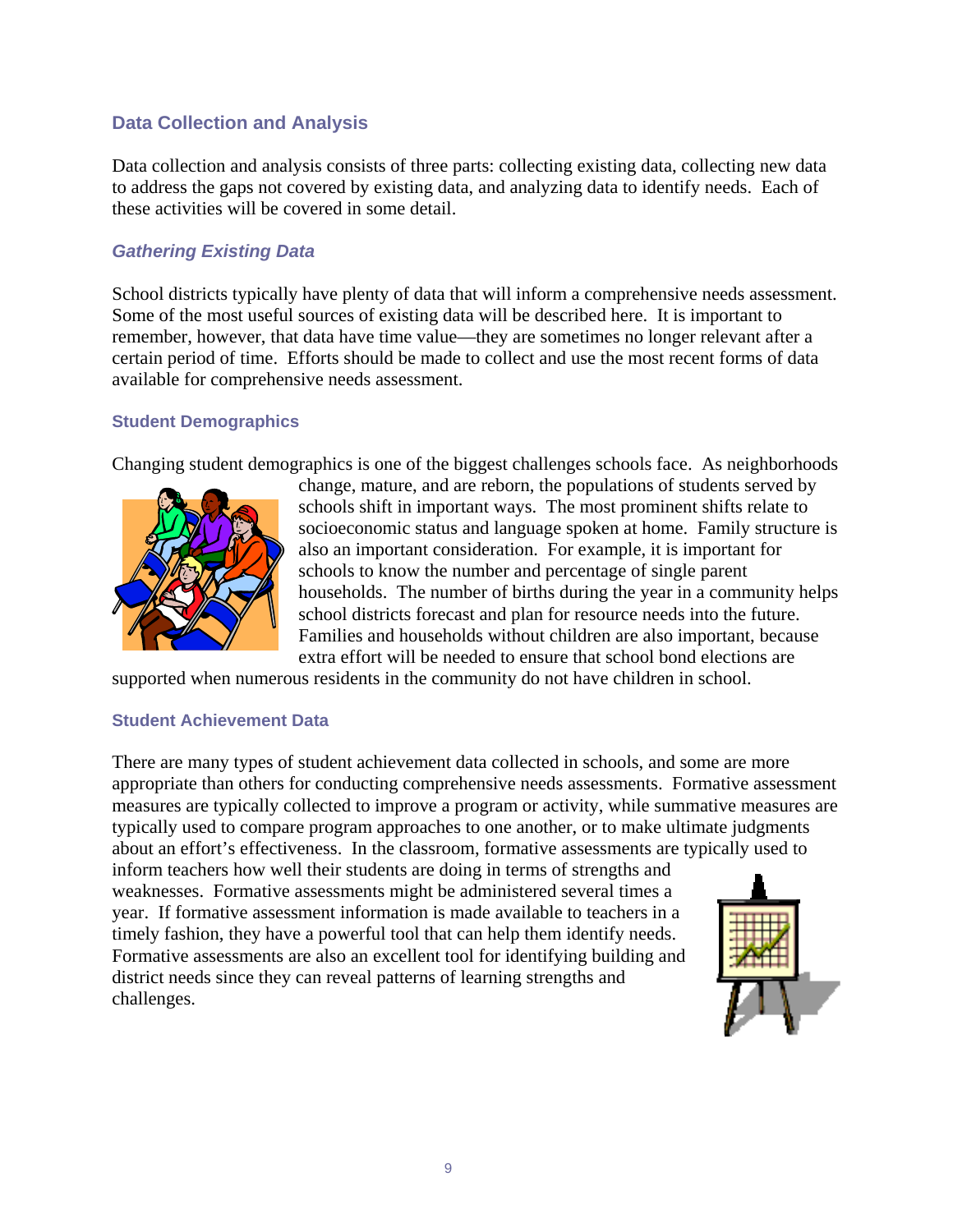Summative assessments, such as the CSAP, provide data that are used to determine AYP. While this is their primary purpose, they can also be used as another source of information for identifying gaps or needs areas if processed correctly. It is important that results from tests like the CSAP be used with caution. Some of these tests have very specific purposes, and it is risky to use them for other purposes without understanding the pitfalls involved. Your district assessment director should be able to provide more information about the use of tests for needs assessment.

Data become more powerful when they are disaggregated. Disaggregation categories required by NCLB include race, ethnicity, gender, disability status, migrant status, English proficiency,

and status as economically disadvantaged. When formative student achievement data from these subgroups are analyzed, gaps in performance can be discovered. With formative assessments, teachers and administrators can identify strategies to address the gaps, and make data-based judgments about which strategies seem to work best with which groups.



#### **Curriculum and Instruction**

Curriculum and instruction are at the core of the schooling process. Some questions that might be asked about curriculum include:

- Is the curriculum aligned with state frameworks and assessments?
- What kinds of instructional approaches are used most often?
- How effective is instruction for all groups of students?
- How are different types of instruction related to student achievement, and under what circumstances?

Curriculum audits have been around for some time and more recently, instructional audits are being performed in many sites. These audits can provide valuable needs assessment data.

#### **Professional Development**

When identifying needs, professional development offerings, professional development ratings, and the overall coherence of professional development offered by a school district are important characteristics to examine. Teacher surveys are the most common way to identify perceived needs for professional development offerings. However, professional development needs should always be linked to achievement goals and reflect the priorities of the school district. If disaggregated data analysis reveals that there are achievement gaps between groups, professional development needs assessment should be targeted to understand the reason for those achievement gaps. If students are not achieving at uniformly high levels across the school district, additional inquiry might be warranted to determine exactly why.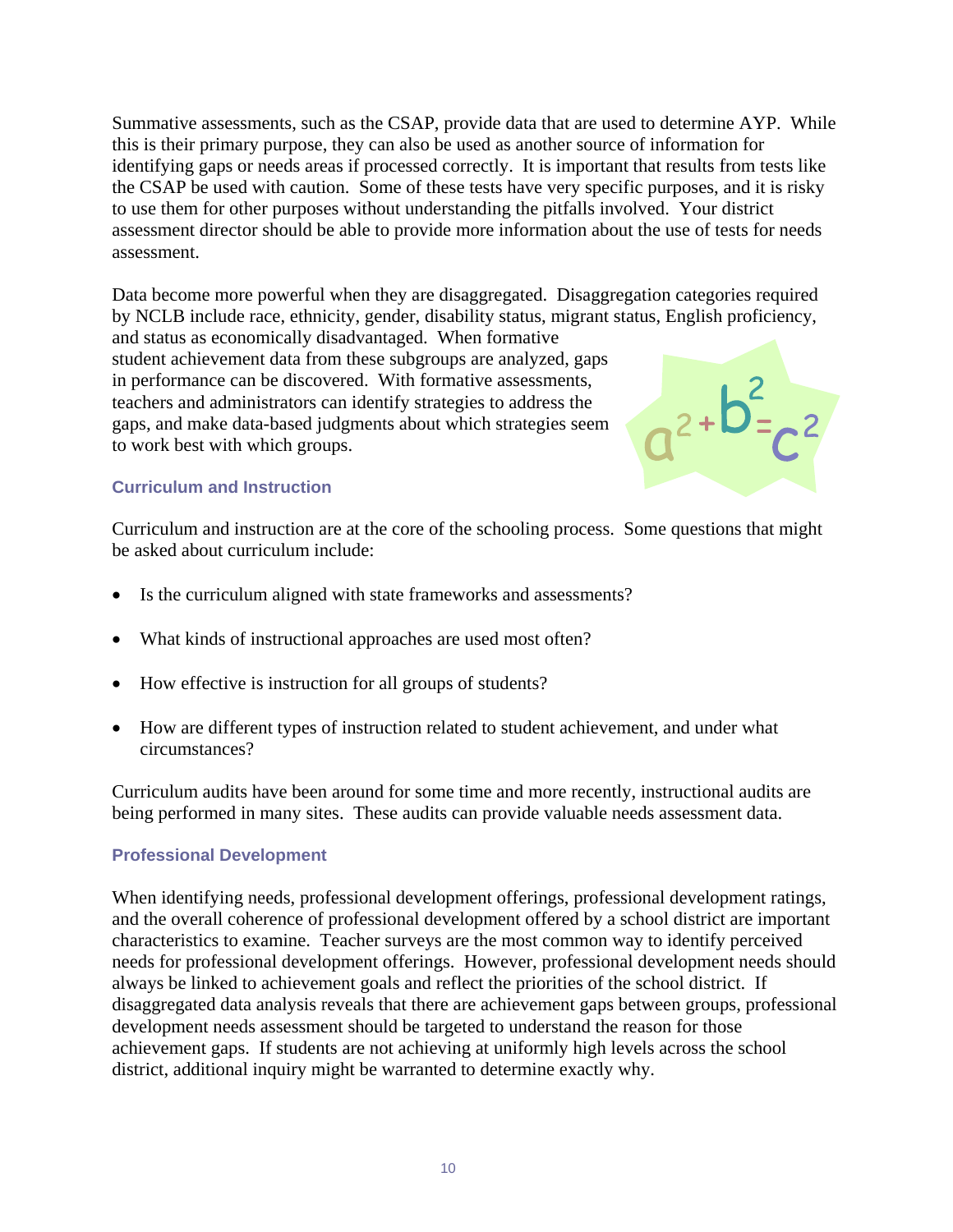#### **Technology**

Technology needs should be carefully identified, and plans for meeting those needs should be grounded in firm needs assessment data. Colorado has teacher and administrator standards for technology. The purchase of major technologies should align with school or district vision, mission, and goals, and technology needs should be directly linked to student achievement.



#### **Family/Community Involvement Measures**

Children who have parents or guardians involved in their education are more likely to be successful. Parent involvement in schooling can take on many forms, and these forms all contribute to the success of students. Epstein (2008) identified six types of parent involvement: parenting, communicating, volunteering, learning at home, decision making, and collaborating with community.

- **Parenting** refers to helping families establish supportive home environments for children as students.
- **Communicating** is the design of effective forums for communicating about children's progress and school programs.
- **Volunteering** can be described as recruiting and organizing parent support and help.
- **Learning at home** involves providing information and ideas for helping students at home with homework, planning, decisions, and other curriculum-related activities.
- **Decision making** is the inclusion of parents in school decisions, and the development of parent leaders and representatives.
- **Collaborating** with community occurs through the identification and integration of community resources and services for strengthening school programs, student learning and development, family practices, and school programs.

A number of measures are appropriate for needs sensing activities with parents or guardians. For example, asking them how many books they have in the home for children to read, how often they read to their children, and how often their children read to them are all useful questions for understanding family literacy patterns. Parents and guardians can also be asked about how much



television their children watch, how much time they spend playing video games, how much time they spend on the Internet, how much time they spend engaged in independent reading, or how much time they spend each night on homework. With some careful thought, parents and guardians can be an excellent source of information about needs. They can also be an excellent sounding board for exploring new ideas about programmatic offerings.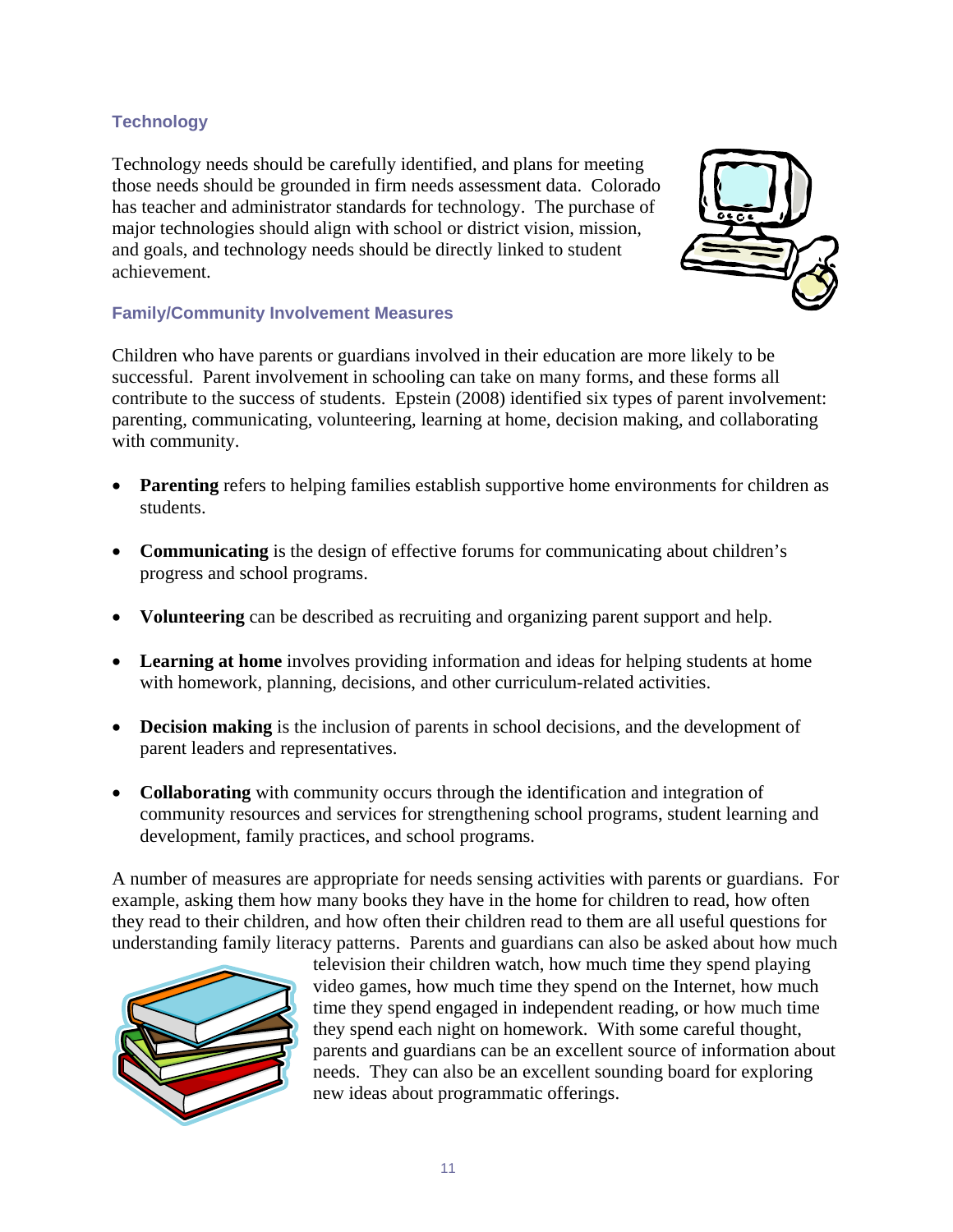#### **Early Childhood Assessment Data**

Data from early childhood assessments are becoming increasingly available. Indicators of early childhood development are useful for documenting school readiness. However, these indicators should be used with some caution, because variability in performance of very young children can be quite large. While overall patterns may emerge with groups of students, it is not wise to use these data to document individual student needs.

#### *Gathering New Data*

A determination of data needed to be collected for the comprehensive needs assessment can be made after a compilation of existing sources of information is reviewed. This activity helps identify where essential information is missing and serves as a guide for future data collection.

#### **Data Collection Logistics**

After a listing of data needed is created, decisions about who, what, when, where, why and how can be made. Developing a detailed plan or a roadmap of sorts is a helpful strategy before collecting new data. Using a matrix is often a helpful approach to organizing new data collection activities, with targets listed as columns, and measures used listed as rows, for example. A calendar or timeline should also be developed, that takes data collection opportunities into account.



While it is always better to have objective, uninvolved parties administer surveys, hold interviews, or conduct focus groups, this is not always possible. The needs assessment committee should be aware of the kinds of bias that might be introduced through a selfassessment convenience sample. For example, although surveying the parents who show up at "back-to-school" night might be easy, this approach will not capture those parents who do not attend evening meetings at school for any number of reasons.

#### **Collecting Valid and Reliable Data**

Collecting valid and reliable data is a concern in comprehensive needs assessment. Some practices that contribute to reliability include the use of consistently worded survey items, development of focus group scripts that are followed carefully, and using trained interviewers who do not intentionally introduce bias into the data collection process. The use of surveys with pre-established reliability and validity should be considered whenever possible. A number of good measurement tools exist, and many are easily accessible. Also, collecting data from multiple sources and including multiple stakeholders in the analysis process contribute to the reliability and validity of the data that are collected.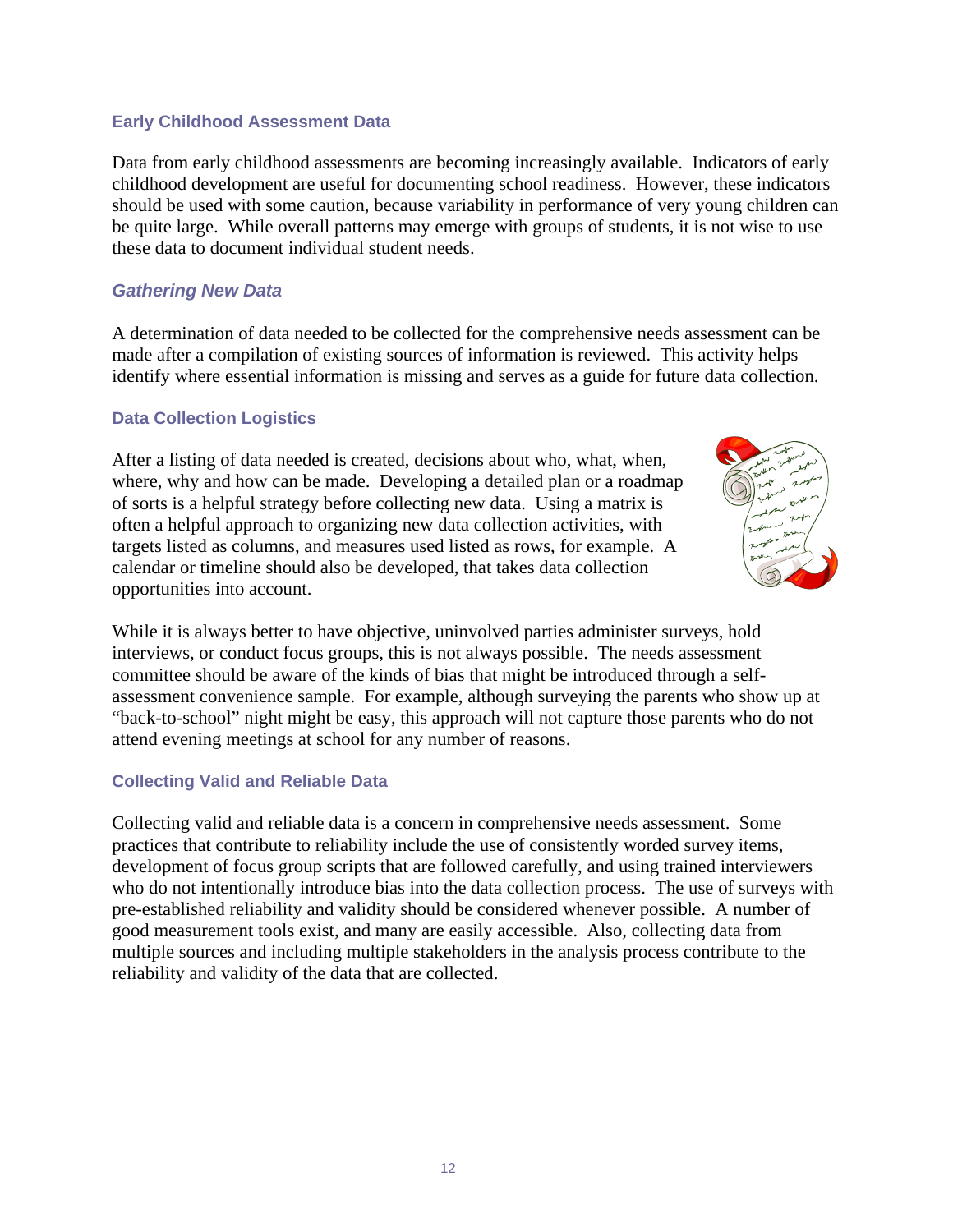#### *Data Analysis*

Once data are collected there are a number of statistical strategies that can be used for analysis. For example when investigating how migrant students are doing in comparison to their peers, the NAC may administer a survey for all students to complete in a certain set of schools, then add a question about whether the students participated in the migrant program. That item can be used to create two groups and to look at differences statistically. Some very

simple statistics, such as the percentage of students who agreed or strongly agreed with an item, can be calculated and compared for two groups using statistical tests, like a *z* test for proportions. If there are more than two groups of students, techniques such as Chi-square tests can be used. For the mean or average responses on items rated on a 5-point scale, the *t* test for independent groups can be used for two groups. If there are more than two groups, one-way analysis of variance (ANOVA) can be used, with post-hoc *t* tests if results are statistically significant. One word of caution



is warranted here, however. These statistical tests have complex assumptions, and it is easy to misuse them. When in doubt about the use of these statistical techniques, always seek advice from colleagues in the central office who have the appropriate expertise.

#### **Prioritize Needs**

Once needs assessment data are collected and analyzed, it is important to follow through with the results of needs assessments and determine which are the most important.

*Simple approaches* entail procedures such as rank ordering the needs, without any particular formal procedure. This approach is used in situations that are not complex. The *multiple criteria approach* is used when needs are more complex and are judged against criteria that address importance and feasibility. Weighted total priority scores can then be created. *Disaggregated prioritization* involves rank ordering the criteria to be used. Then a need is judged by each of the criteria, beginning with the highest-ranked criteria first. This technique simplifies the prioritization process, because criteria are addressed one at a time. *Risk assessment* is done by examination of the needs relative to the risk of not addressing them. This is particularly useful in situations where not addressing a need is related to a risk of major importance, such as child abuse.

#### **Identify Root Causes**

Identification and analysis of root causes is not a simple task. Using the expertise of the NAC, it is possible to employ a number of techniques, such as the "6 Whys" to discover root causes. The idea behind the technique is to ask "why" several times, until the cause of a problem is identified. For example, consider the high school drop-out problem.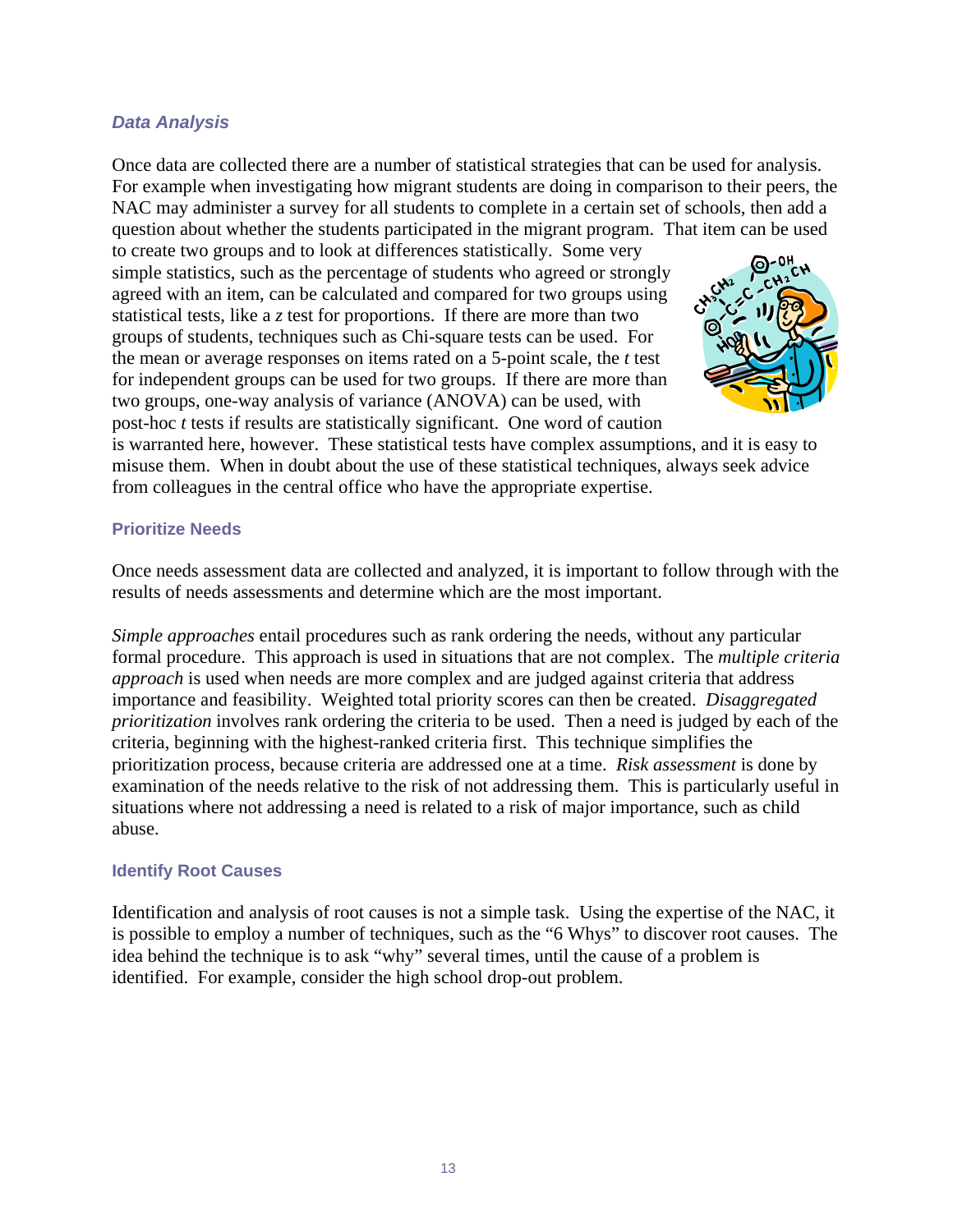*Why are students dropping out? Because they are not accumulating enough credits to graduate. Why? Because they are failing their classes.* 

- *Why? Because they report that going to class is boring, so they do not attend class.*
- *Why? Because teachers lecture too much.*
- *Why? Because no one has shown teachers how to make their subject matter more interesting.*
- *Why? Because the district has not provided the supports necessary to help teachers develop new skills for working with adolescent learners.*

While this is a contrived example, it does help us understand how the NAC can get at root causes once they have identified an issue.

#### **Summarize Findings**

A summary of findings is a useful tool for disseminating results and for generating action plans. Brief summaries are easy to digest and make for excellent talking points when presented in bulleted or numbered form. A one-page executive summary can be useful for communicating with the media, parents, superintendents, school boards, or funding agencies.

# **Making Decisions**

When districts use a variety of data sources to make focused decisions that have implications for student achievement, student performance improves.

Comprehensive needs assessment is a form of this structured decision making that allows for allocating limited resources in ways where they will have the most impact. Processing the data collected, communicating the results found, and using what is learned for planning and taking action will be detailed in this section.



### *Reporting Needs Assessment Results*

Needs assessment results can be reported in a number of ways, depending largely on why the needs assessment was conducted in the first place and the audiences for the reports. When discussing tools used, it is often useful to provide a general description of what they were designed to measure. It is also important to explain how they were administered, and how many people responded to them out of the targeted population. If sampling techniques were used, they should be documented. If convenience samples were used (parents at a back-to-school night, for example), that should be noted too. Descriptions of focus group and interview results should include information about who participated, their roles, how many participated, and how long the activities were. Student assessment information should be described with careful mention of grade levels, subject areas, and years of testing administration. External documents should be referenced. No student names should ever be used in reports.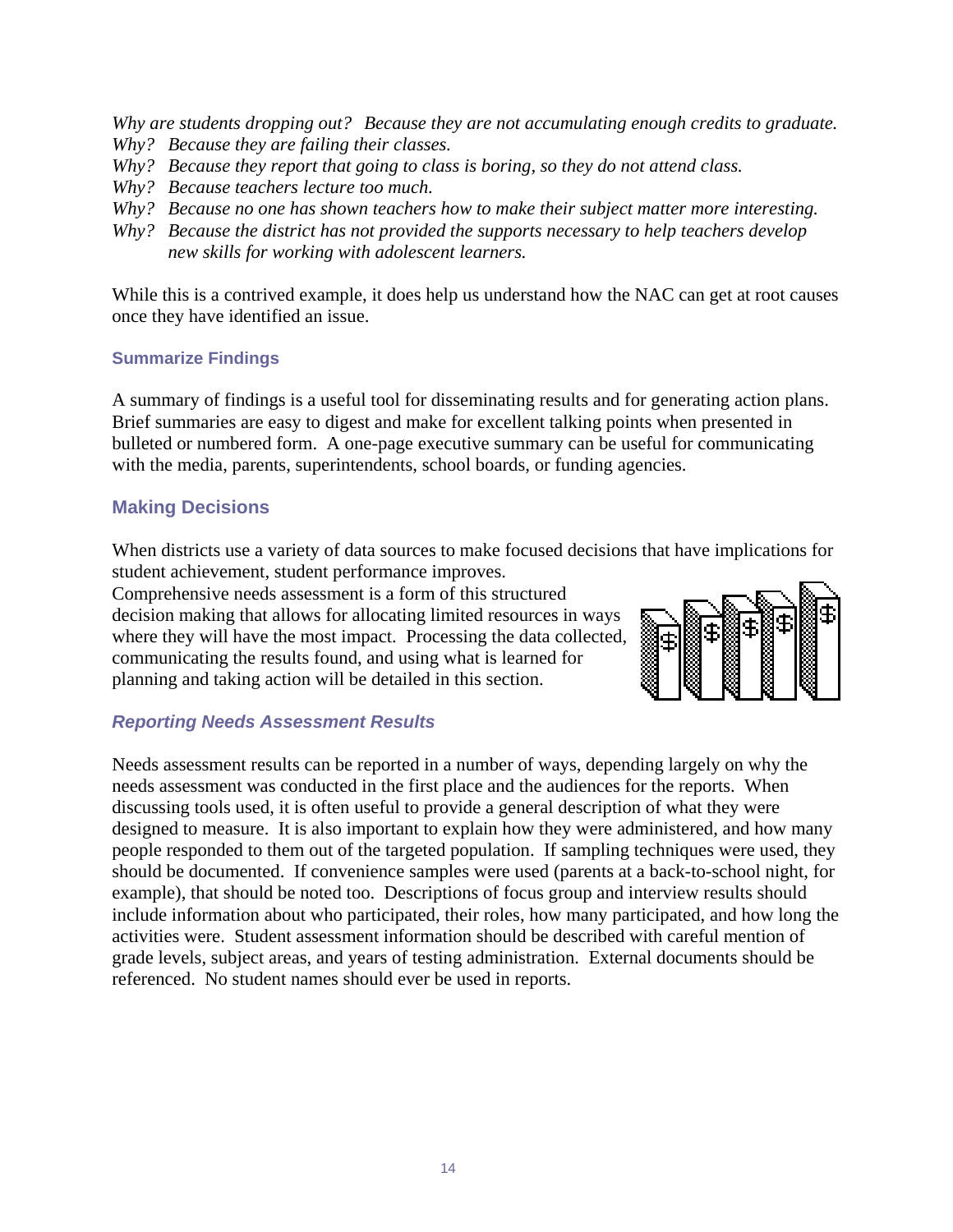#### *Comprehensive Planning*

Two steps are essential for comprehensive planning: articulation of measurable goals, and devising strategies to meet those goals. Strategies for both have already been covered. A good comprehensive needs assessment should easily be usable as a basis for comprehensive planning. The "what" has been decided, and the planning process leads us through the "how", or the devising of strategies to meet needs. Strategies to meet needs are identified, priorities for meeting needs are identified, and the best strategies to meet the needs are selected.

#### **Unified School Improvement Planning**

Unified planning is a strategy being promoted by the Colorado Department of Education (CDE) to make better use of limited resources. Success is more likely when district improvement strategies are in alignment and school improvement efforts are reflective of district strategies.

The SEA reports that the quickest way to acquire consolidated grant and schoolwide resources is to engage in planning that is clearly connected to a needs assessment and needs analysis using SMART goals.

As a review, SMART means:

- Specific
- Measurable
- Attainable
- Realistic
- Timely

Here is an example of a SMART goal:

*During the 2006-2007 school year, students at Arroyo Middle School will improve their math computation skills as measured by an increase in the percentage of students scoring in the "proficient" and "advanced" levels on the CSAP math computation assessment.* (Adapted from: http://quality.cr.k12.ia.us/documents/SMART%20Goal%20samples/math\_Goals. doc)

This goal is specific because it addresses math computation skills. It is measurable because it uses the percentage of students scoring proficient and advanced. It is likely attainable because there is room for improvement. It is realistic because if the school focuses on it and helps students improve their computation skills, it is likely that achievement scores will improve. It is timely because it will happen during one school year.

To measure the attainment of this goal, two pieces of information are needed. First, a baseline must be established. It is most reasonable to collect the numbers of students who scored "proficient" and "advanced" on the CSAP math computation subtest in 2005-2006. Second, data must be available to determine how this same group of students did in 2006-2007. To examine

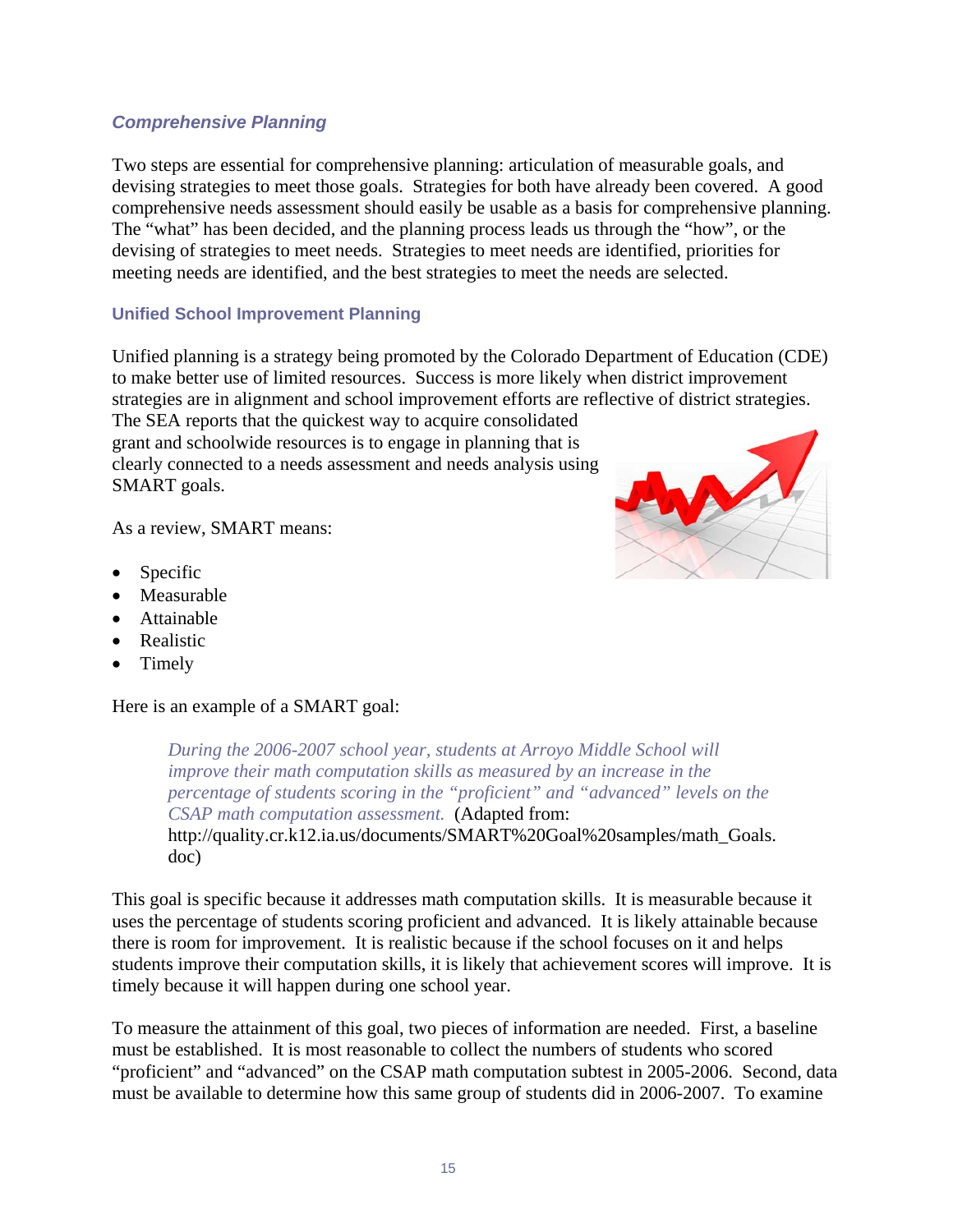goal attainment, compare the percentage of "proficient" and "advanced" students in 2005-2006 to the percentage of "proficient" and "advanced" students in 2006-2007. If there is an increase, this goal has been met.

What strategies can be used to meet this goal? The school could provide instruction and practice through an after-school program. Students who did not score proficient along with those who just barely scored proficient might be asked to participate in these after-school activities. After a beginning of the course "pre-test" the instructors might discover that some of these students know their math facts, but do not know how to apply them to a variety of contexts, and they have particular difficulty with story problems.

During this after-school program, students who are having difficulty might be asked to use their computation skills in a number of diverse settings. Hands-on games where teams of students compete with one another might be used. The use of manipulatives such as unifix cubes might be employed. Students could be asked to solve story problems, and then enact the



answers through role-playing activities. Throughout the program, frequent formative assessments would help instructors determine whether students are making progress as a result of the strategies being used. When there is success, it is important to celebrate with the students and instructors. Progress in these kinds of interventions may take a long time to demonstrate, so incremental, authentic progress should be rewarded.

#### **District Improvement Planning**

CDE supports a process for district improvement known as Comprehensive Appraisals for District Improvement (CADI) that can be used as part of a comprehensive needs assessment. A district may contract with CDE to have an external team appraise the district on nine different standards related to improvement, or a district may choose to complete an appraisal themselves if they have sufficient resources. A typical appraisal may take 2 weeks and may involve up to 10 or more reviewers, depending on the size of the district. The district is then given rubric-based feedback in the following areas:

- Curriculum;
- Evaluation/assessment:
- Instruction:
- District culture;
- Student, family, and community support;
- Professional development, professional growth, and evaluation;
- Leadership;
- Organizational structure and resources; and
- Comprehensive and effective planning.

Over 100 research-based rubrics drive the process. A number of these rubrics focus specifically on using information to make good decisions. These categories provide a useful framework for reporting needs assessment results.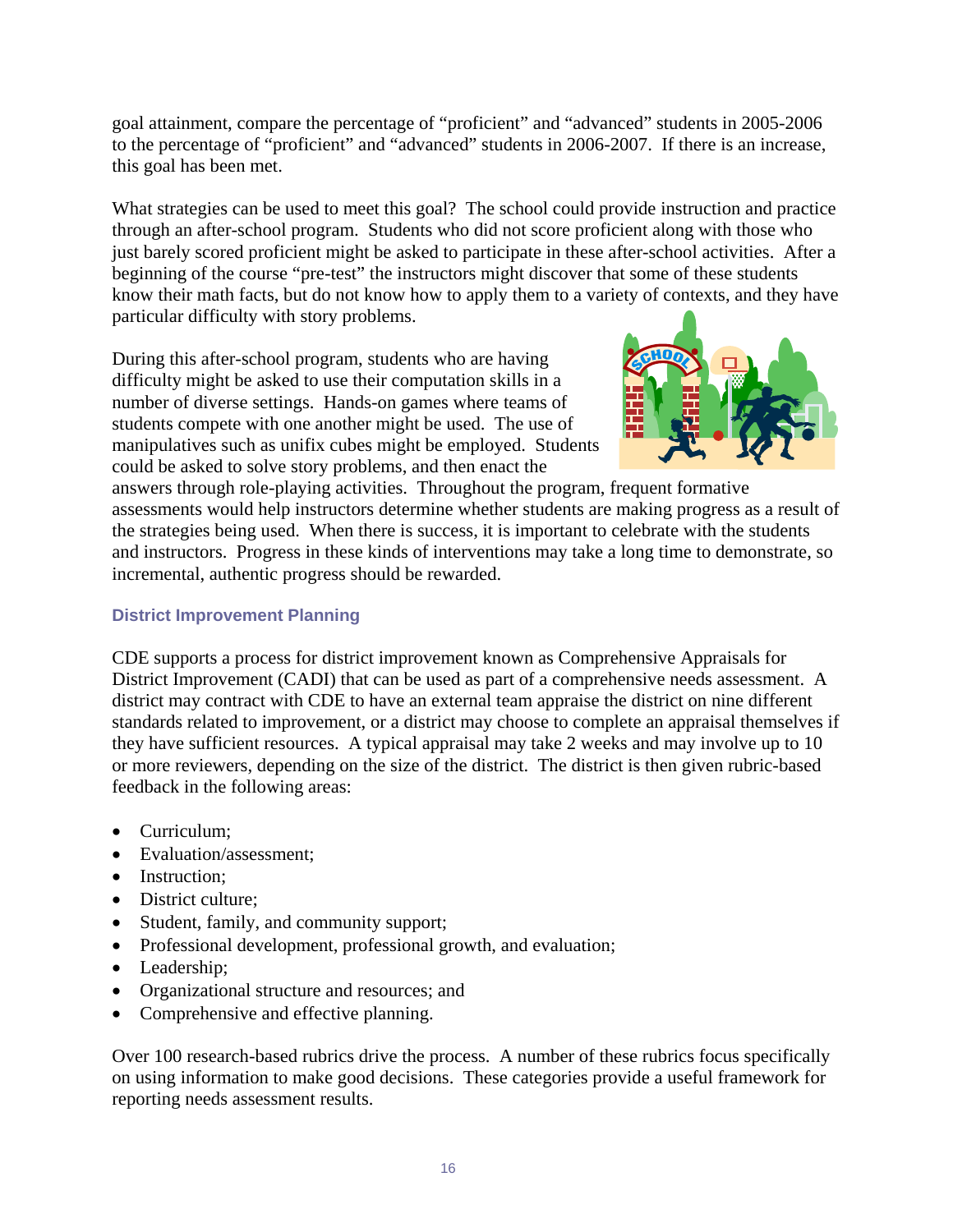#### *Taking Action*

Now that needs have been identified and prioritized, and that strategies have been devised to meet the needs, it is time to take action. First strategies to meet needs are implemented. The implementation of these strategies needs to be monitored in order to ensure that they are working. If they are not, they should be modified, or different strategies should be implemented after the results have been evaluated. It is also critical to celebrate successes. Improving schools and districts is hard work. It takes sustained, focused efforts to be successful. Stakeholders in the process can easily become discouraged if successes are not acknowledged and celebrated along the way.

This guidebook has presented a lot of complex information, and it may be challenging to see how the pieces may fit together. One tool that may help organize the process has been placed in the Appendix. The Needs Assessment Checklist is helpful for organizing efforts. Two examples have also been provided here to help with understanding the comprehensive needs assessment process. The first is an example designed to address low achievement in reading. The second is an example that relates to retaining HQTs in schools.

#### **Implementing Strategies to Meet Needs**

After needs have been identified and prioritized, it is time to take action. Far too many needs assessment reports sit on shelves after so much meticulous effort has been made to determine what should be done.



Where do we go to find strategies to address the needs? Altschuld and Witkin (2000) identified four approaches to selecting solutions that may apply to educational settings.

- **Reviewing the literature.** The relevant research-based literature can be examined to identify strategies that may address the need. Generalization across contexts may not be possible, so readers need to compare their settings with those in the studies.
- **Benchmarking**.Benchmarking refers to directly examining how similar organizations or groups have implemented solutions to handle comparable needs. This involves direct observations of strategies as they are being implemented and discussions with people who are experienced in their implementation. This approach may be costly due to site visits, and the solutions may not always be generalizable.
- **Multi-Attribute Utility Technique (MAUT)**. This technique involves the development of criteria against which each solution strategy is rated. It results in a summary of ratings for each solution strategy, which is then translated into a list of those with the highest potential for addressing the need. This approach compels the NAC to identify the criteria that are most important.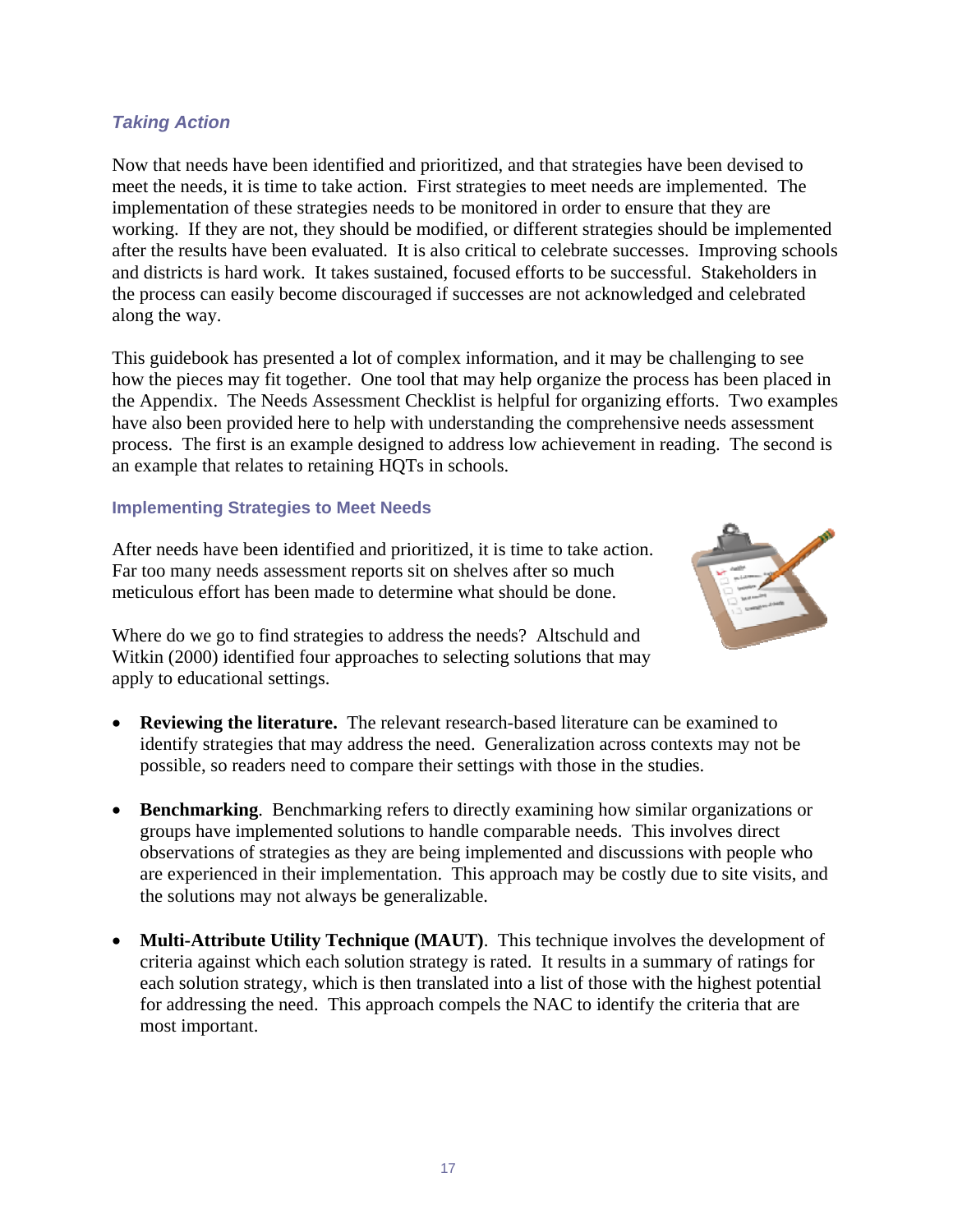• **Quality Function Deployment**. Quality Function Deployment is used to identify the essential or key components of program design features and determine the likelihood that they will resolve the needs that have been identified. It results in a determination of which design features might be emphasized that are summarized on a one-page figure or chart. This also allows for displaying positives and negatives in one place.

#### **Example Needs Assessment: Low Achievement in Reading**

Need: Low achievement in reading

The Arroyo School District has been notified that it has failed to make AYP in reading for 2 consecutive years at the elementary school level. While some of the schools in the district are successful, others are not. A Comprehensive Needs Assessment process was undertaken to examine the gap between AYP targets and students' current reading performance.

A NAC was formed to explore the issue. It consisted of elementary school teachers, principals, and parents from schools in the district. The reading issue was explored at length. The NAC identified the possible reasons for the gap in reading performance in the school district. Through several brainstorming activities, interviews, focus groups, examination of documents including teacher evaluation reports, curriculum guides, district policies, professional development agendas, surveys of teachers and parents, visits to successful elementary schools serving the same kinds of students, and classroom visits, the NAC identified the following reasons for the gap in reading performance:

- Reading curriculum was not coordinated across grade levels;
- Instructional quality varied considerably between classrooms;
- Outdated curriculum materials did not reflect current thinking and practice; and
- Parents did not read to children at home.

Since the NAC carefully identified these needs, it was a relatively straightforward matter to generate possible solutions to the problem and address the gap:

- **Consistency.** Instructional quality will be consistently monitored across classrooms, grade levels and buildings to ensure that research-based practices are being implemented.
- **Curriculum guidelines.** A district level committee with representatives from all grade levels and all school buildings will be formed to revise curriculum guidelines to be coherent and clear. Benchmarks will be established at each grade level, and progress will be monitored.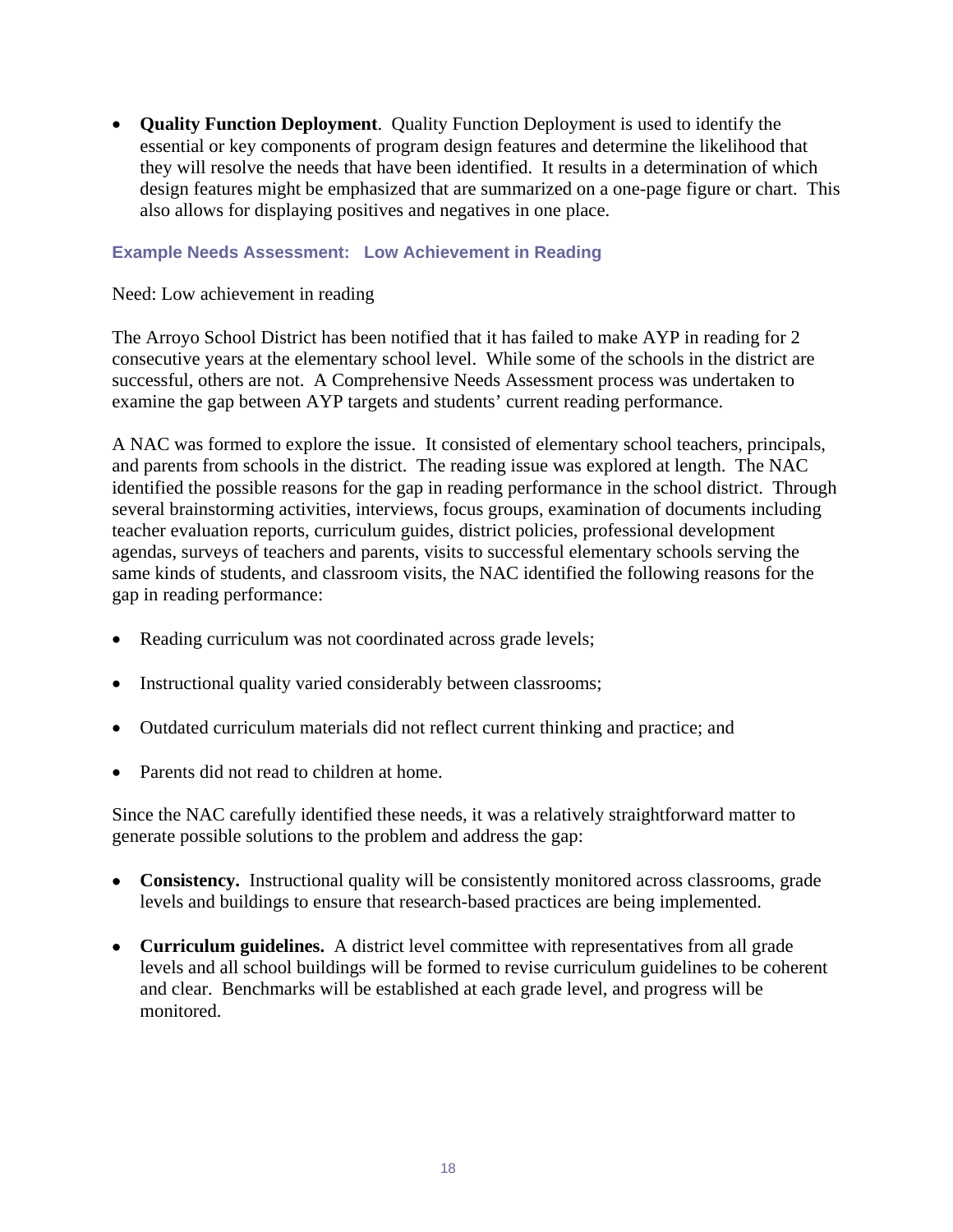- **Adopt new reading series.** Based upon current thinking and practice in the district, a new reading series will be adopted. It will also be aligned with the revised curriculum guidelines, and supporting materials will be made available to all elementary teachers in the district. Instructional audits will be conducted to verify the appropriate use of the materials.
- **Professional development.** All of the elementary school teachers in the district will be trained in the implementation of the new curriculum and the use of the new reading series. The impact of this professional development will be carefully monitored, and follow up will be provided as necessary to ensure that teachers have developed the necessary skills to become successful.
- **Take home a book program.** The district will take steps to ensure that appropriate reading materials are made available to all families in the school district. At the beginning of each quarter, every student will be provided with leveled reading selections to keep. Information about how to read with children will be provided to parents and guardians. Parents and guardians will be surveyed to determine how reading materials are used in the home.
- **Family reading nights.** Across the school district, family reading nights will be conducted once every month while school is in session. Parents and guardians will be instructed in how to effectively read to their children, and will also be given hints and tips for providing feedback to their children when they read to the adults. These practices will be modeled, and coaches will be available to help participants understand the process. Logs will be kept to track the number of minutes per week that children are read to, and the number of minutes per week that children read to their parents or guardians. Silent reading by children will also be logged, and parents and guardians will be surveyed about their participation in the program.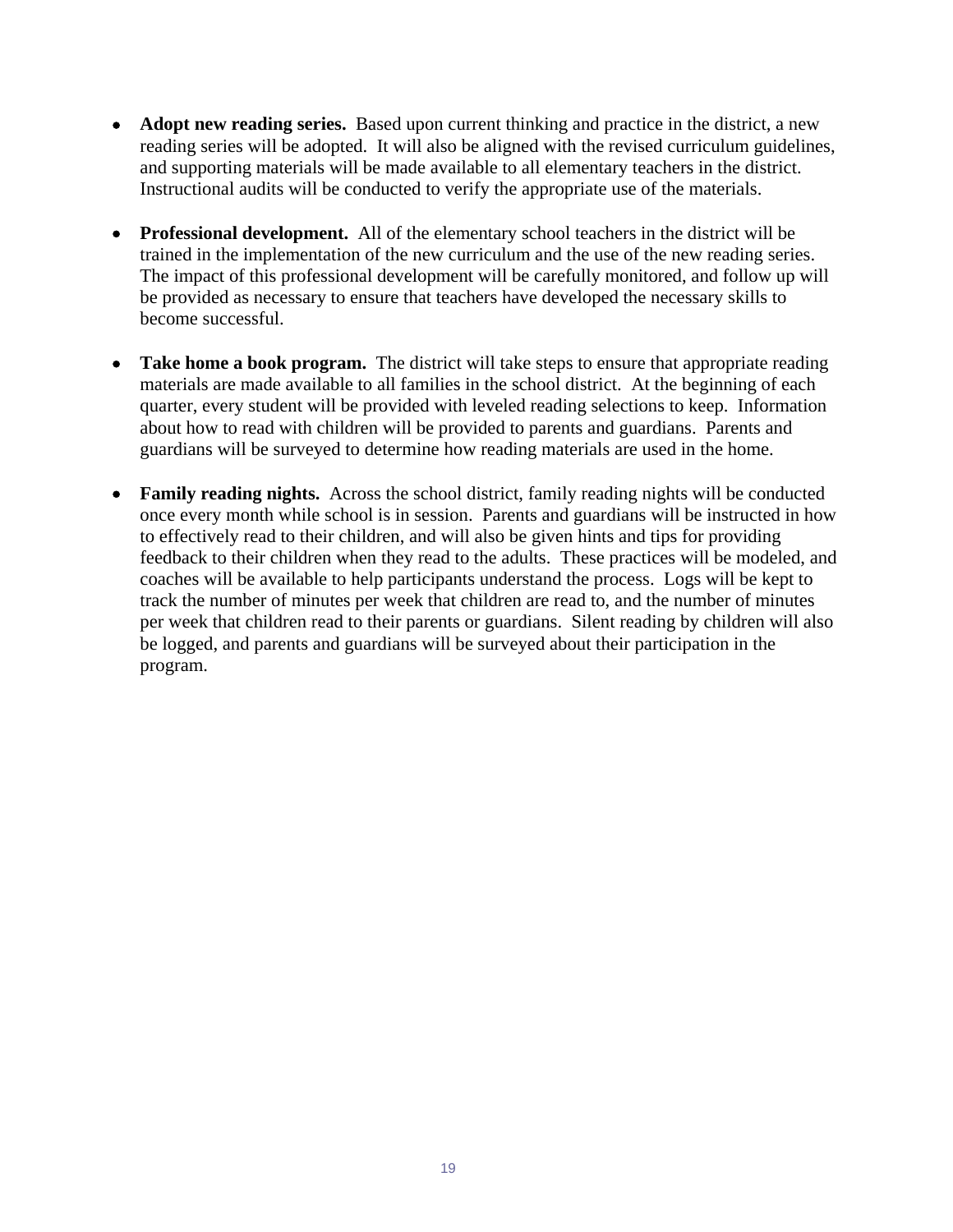#### **Needs Assessment Activity: Needs Assessment for Use of Title II, Part A Funds**

Your colleagues in the Arroyo School District need your help. They are considering applying for Title II, Part A funding as part of their consolidated application to the CDE. They know they are required to do a needs assessment but are not sure where to begin. Below is a description of the information they already have.

The Arroyo School District has 100% HQTs in all but one of its middle school buildings. This school, in which only 85% of teachers are highly qualified loses approximately 40% of its teachers within 5 years of hiring. Paraprofessionals are another story. Across the district, only 65% have met the requirements for being highly qualified. One school in the district, Pine, Elementary School, has not made AYP for 2 consecutive years in reading. Coincidentally, the school has had a recent large influx of ELL students and has the largest average class size in the district.

#### **General Questions:**

• Identify district staff to participate in the needs assessment. What is the rationale for selecting these individuals?

• Identify sources of information. From which data sources and individuals will you collect data? For each source or person, what is the rationale for your choice?

• Select methods to collect information (e.g., student achievement data, evaluations of teacher performance, evaluations of principal performance, etc.). How will you use each of these methods in your needs assessment? What is your rationale for selecting these methods?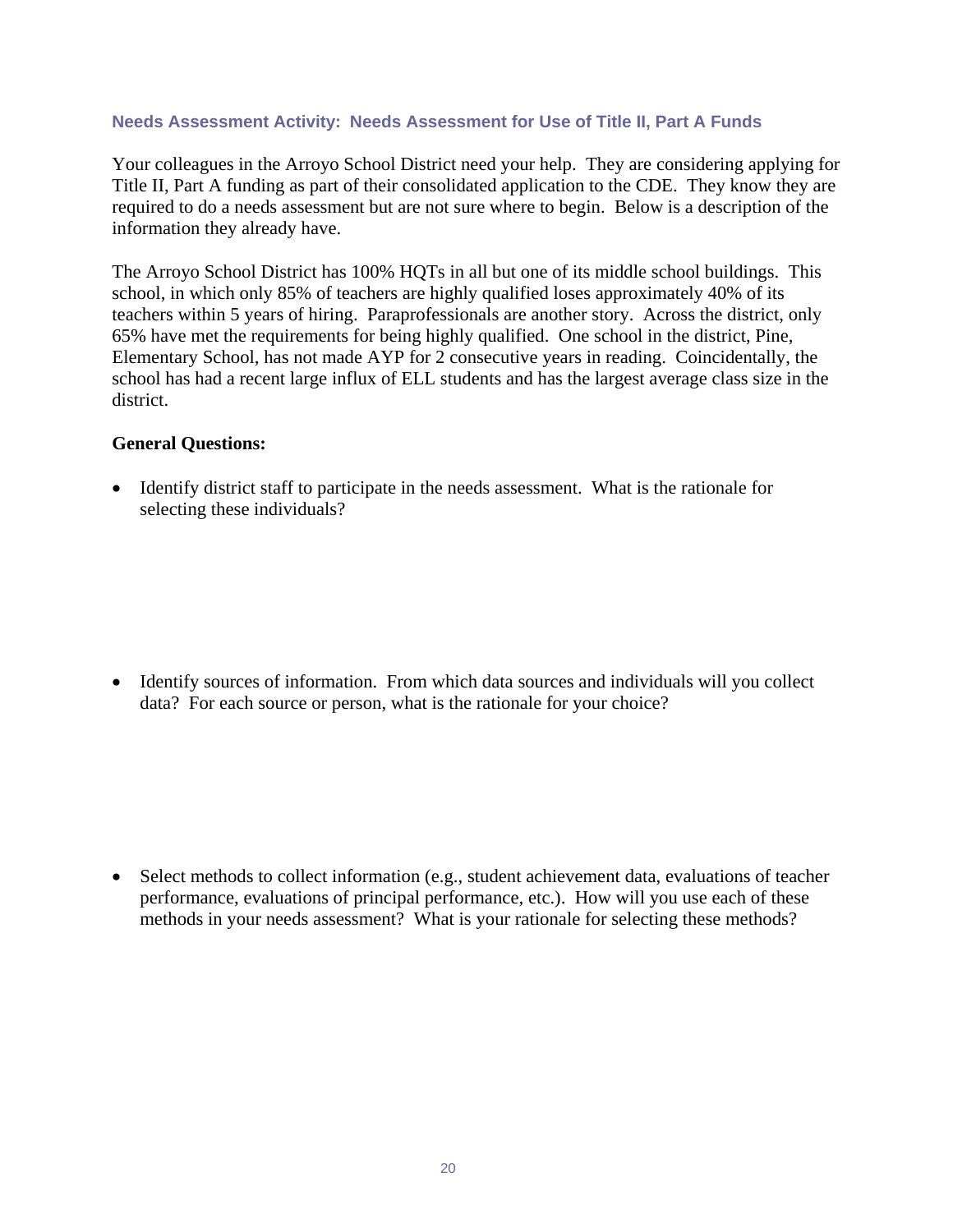• Imagine that the district has now collected and analyzed data. What means will you use to rank-order the various needs you have identified? What is your rationale for prioritizing this way?

• Based on the previous description of the Arroyo School District and its *apparent* needs, brainstorm recruitment, professional development, retention, and class size reduction strategies that could address these needs. What is your rationale for selecting these strategies?

Recruitment

Professional Development

Retention

Class Size Reduction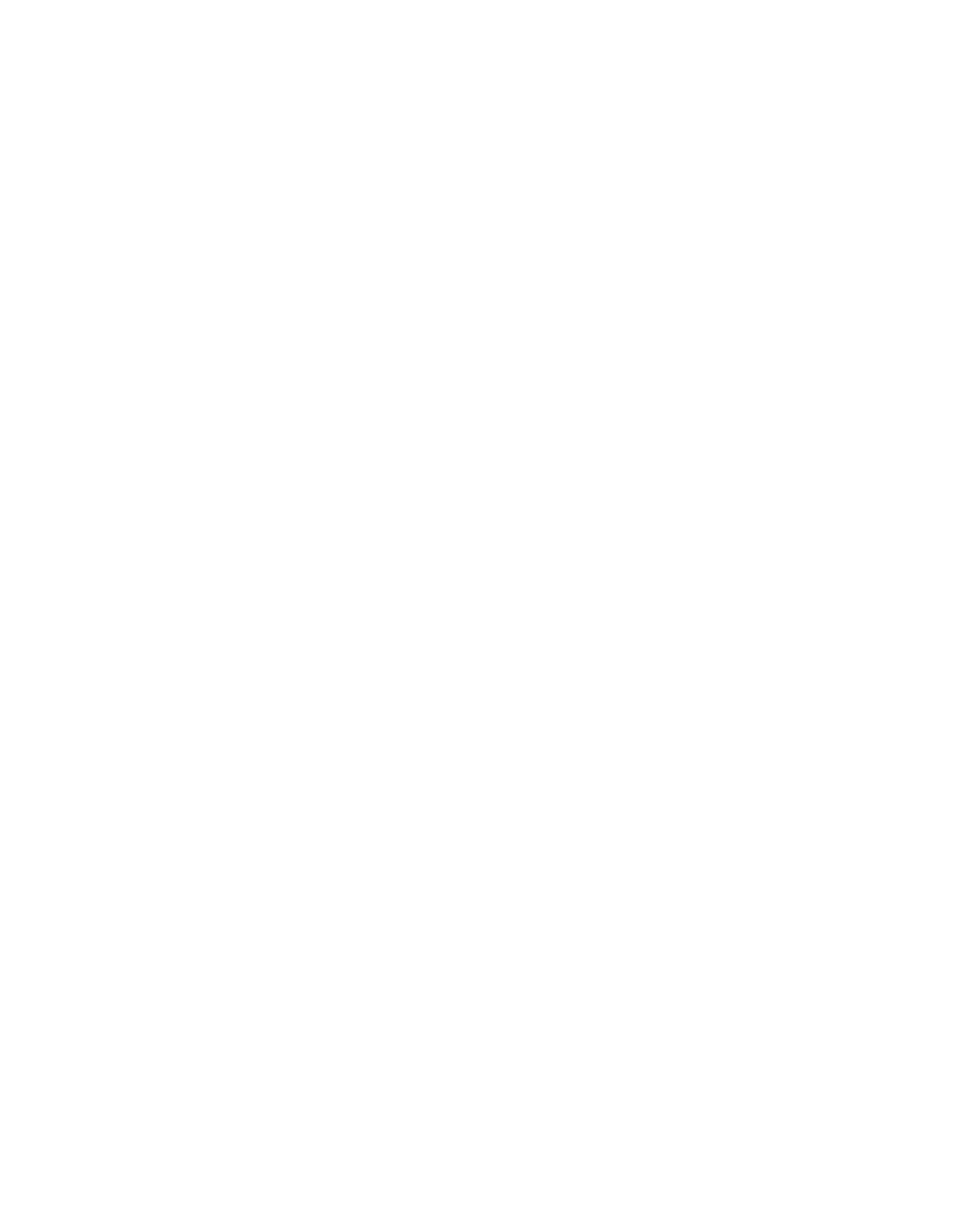

- Altschuld, J. W., & Witkin, B. R. (2000). *From needs assessment to action: Transforming needs into solution strategies.* Thousand Oaks, CA: Sage Publications, Inc.
- CDE. (2008). *Accountability in Colorado education*. Retrieved February 14, 2008, from http://www.cde.state.co.us/cdeedserv/account.htm
- English, F. (2000). *Deciding what to teach and test: Developing, aligning, and auditing the curriculum.* Thousand Oaks, CA: Corwin Press, Inc.
- Epstein, J. L. (2008). *Epstein's framework of six types of involvement.* Baltimore, MD: Center for the Organization of Schools. Retrieved March 20, 2008, from http://www.sedl.org/connections/resources/bibtips2.html
- Johnson & Chapman PowerPoint (n. d.). Denver, CO: CDE. Leadership by design: Unified improvement planning. Presented to the NCLB Annual fall Directors Meeting. Retrieved March 19, 2008 from http://www.cde.state.co.us/FedPrograms/NCLB/downloads/fdmtg\_sessionsSussLead.pdf
- Kubinski, E. M. (1999). *Needs assessments.* Presented at the South Dakota Title I Schoolwide conference. Comprehensive Regional Assistance Center, Region VI. Retrieved March 19, 2008, from http://www.dpi.state.nd.us/grants/needs.pdf
- Massachusetts Department of Elementary and Secondary Education (2008). Title I needs assessment: June 2007 working draft. Retrieved March 20, 2008, from http://www.doe.mass.edu/titlei/programs/needs.html
- McCune, S. (1986). *Guide to strategic planning for educators.* Alexandria, VA: ASCD.
- U. S. Department of Education. (2006, March). Designing schoolwide programs: Nonregulatory guidance. Washington, DC: Author.
- Witkin, B. R., & Altschuld, J. W. (1995). *Planning and conducting needs assessments: A practical guide.* Thousand Oaks, CA: Sage Publications, Inc.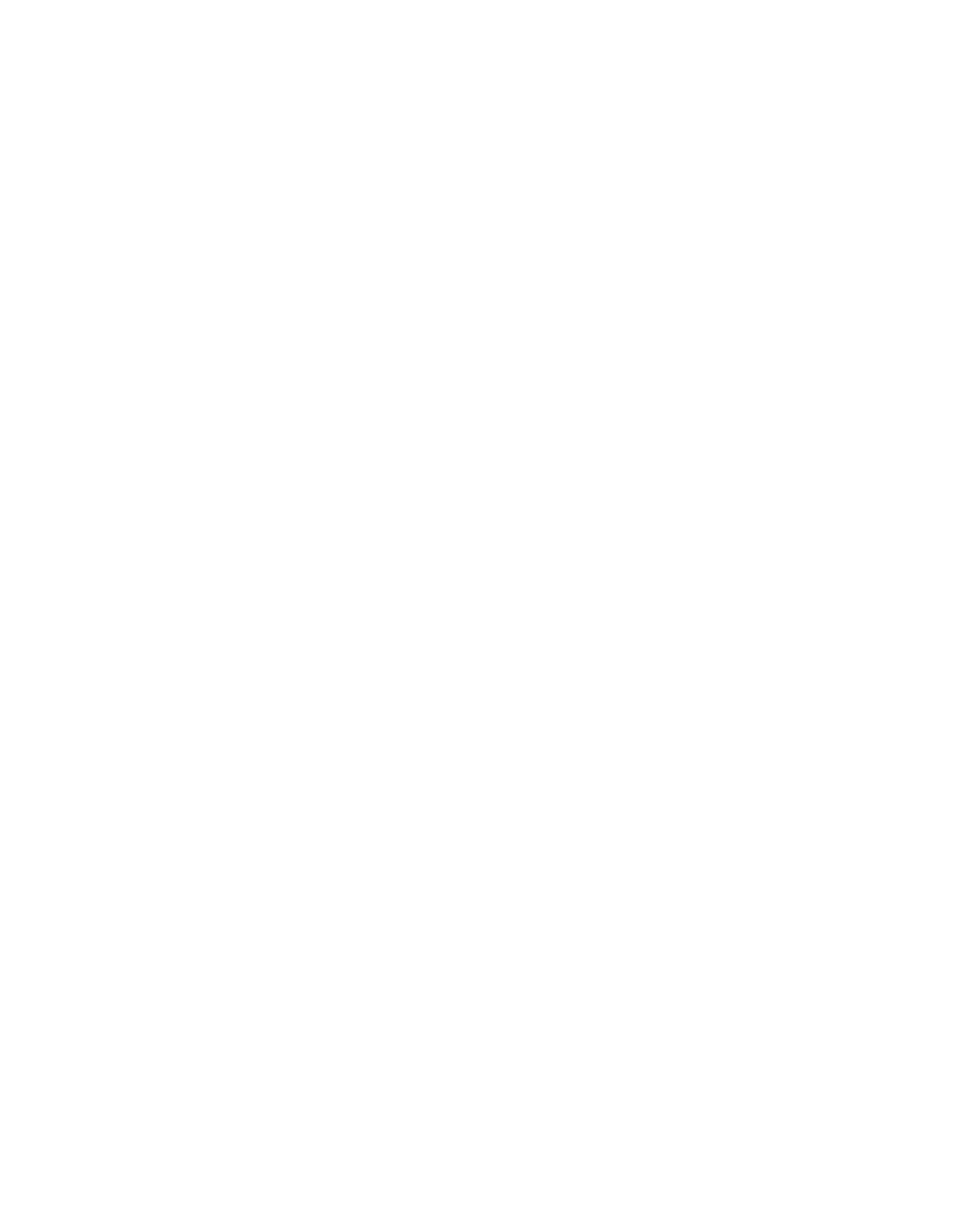Checklist of Essential Needs Assessment Steps Federal Legislation Summaries Consolidated Application Needs Assessment Requirements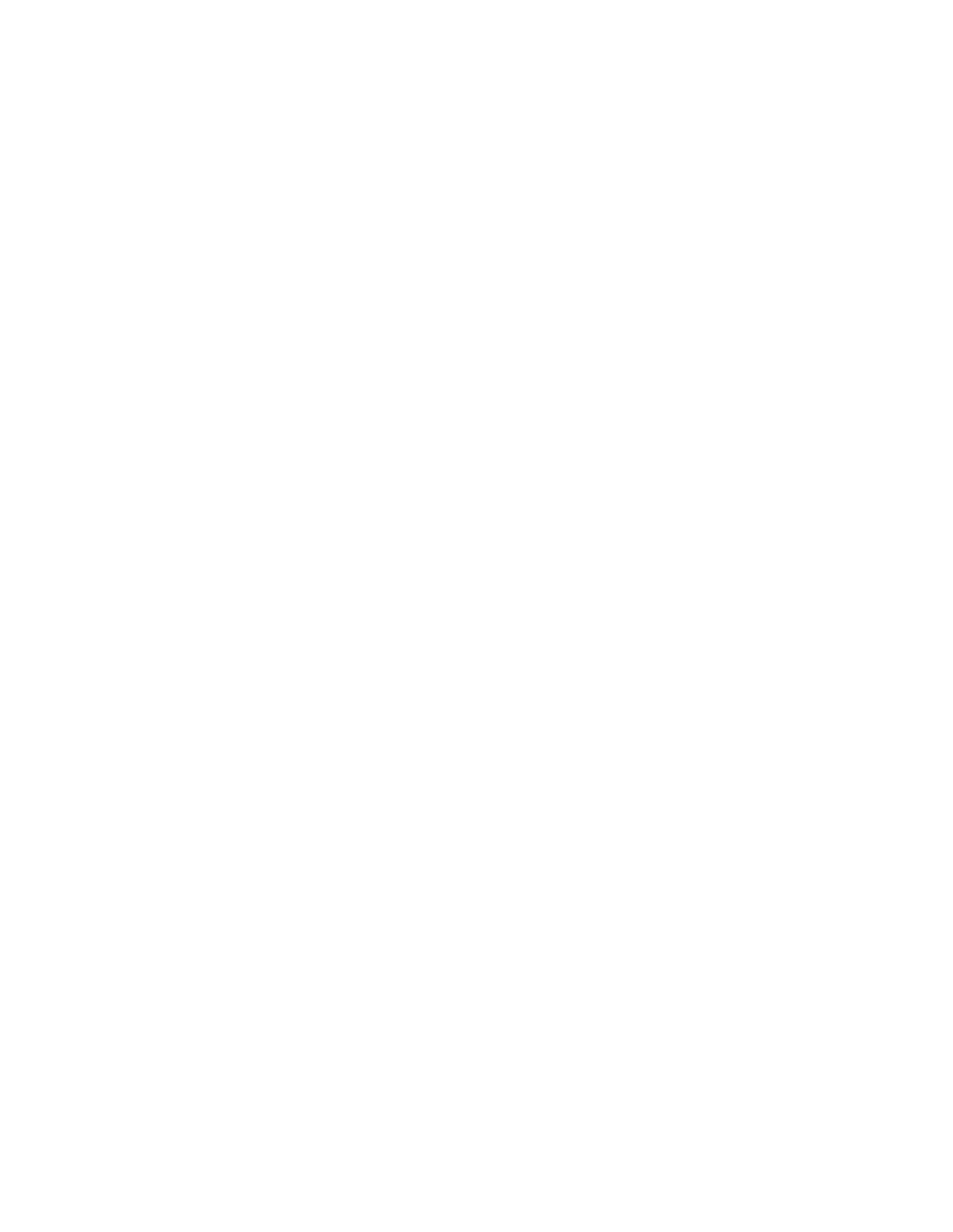# **Checklist of Essential Needs Assessment Steps**

For your needs assessment, have you:

Determined what data you need to collect?

- What is the question you need to answer regarding student needs?
- For whom is the evaluation being conducted?
- What is the purpose of the needs assessment?
- What information must you get? What is the minimum required by your stakeholders or your program?
- Who can help you determine where to find the information you need?
- Don't forget to document special needs and available resources.

Chosen several key questions that your needs assessment will evaluate?

- Decided on your data collection methods?
	- How will you get the information you need to answer your question? What collection methods will you use?
	- Are you collecting enough OBJECTIVE data?
	- Is it worth writing your own assessment measure?
	- Who will you need to talk to regarding needs? Who will be your data sources?
	- Are there any assessment measures you can use that fit your needs?
	- How often will you need to collect data to get a representative picture?
- Decided how you will organize your data?
	- Can your collected data answer the questions you asked?
	- Is there any missing data?
	- Decided how you will analyze your data?
		- Can you define needed services?
		- Can the information help you develop reasonable and appropriate program goals?

#### (Kubinski, 1999, ND, Region VI CC)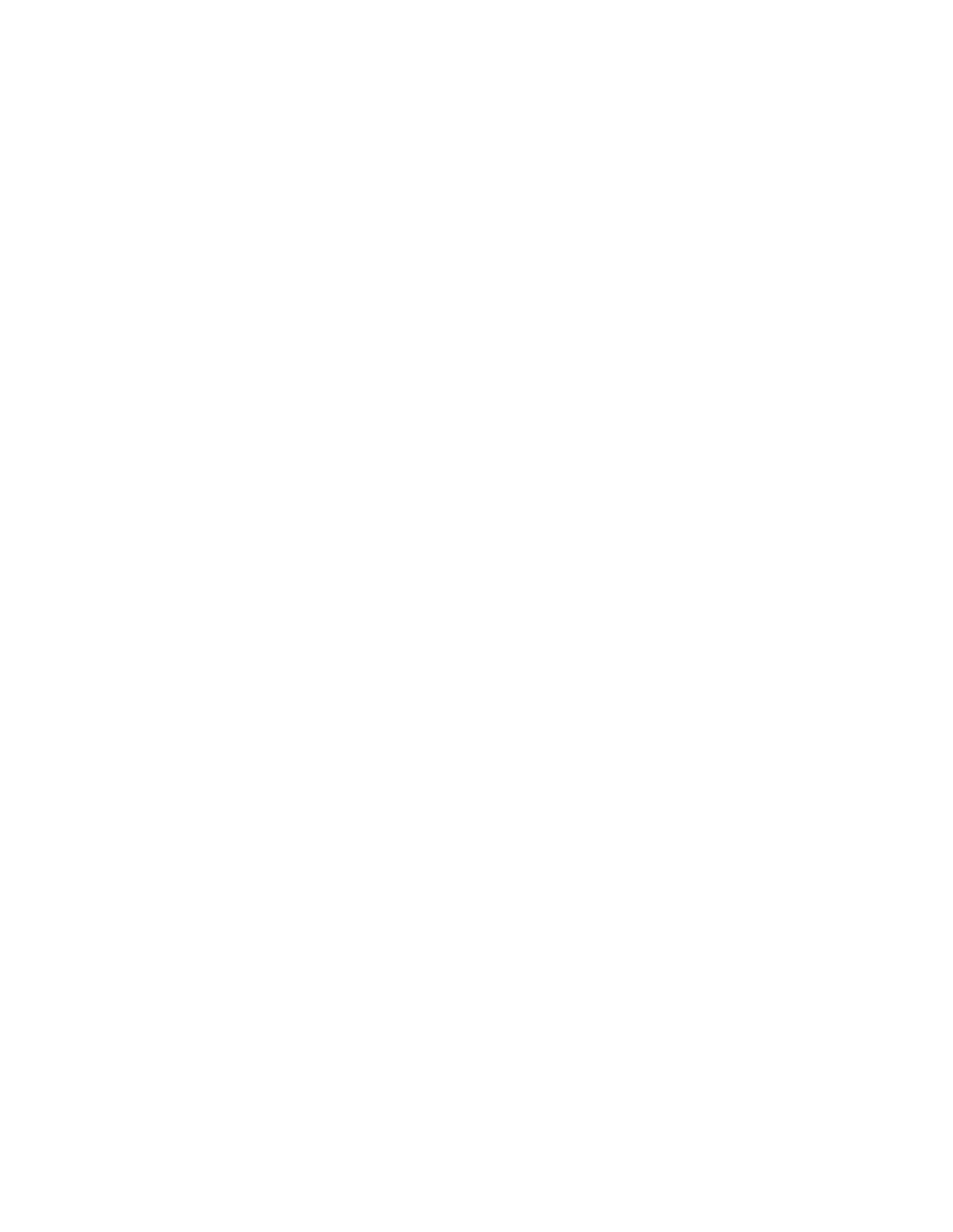# **Federal Legislation Summaries**

## **Title I Improving the Academic Achievement of the Disadvantaged**

The purpose of Title I is to "ensure that all children have a fair, equal, and significant opportunity to obtain a high-quality education and reach, at a minimum, proficiency on challenging state academic achievement standards and state academic assessments" (Section 1001).

### **Title I, Part A Improving Basic Programs Operated by Local Education Agencies Subpart 1—Basic Program Requirements**

**Sec. 1114. Schoolwide Programs**. One required component of a schoolwide program under this subpart is a comprehensive needs assessment. This needs assessment must cover the entire school population, including migrant children. It must include information on student achievement compared to state academic content and academic achievement standards. Schoolwide programs allow the LEA to consolidate funding from Title I Part A with other federal, state, and local sources of funds. These moneys must be used to address needs of an eligible school in which not less that 40% of the children are from low-income families.

The results of this comprehensive needs assessment become part of the Schoolwide Comprehensive Plan for reforming the total instructional program of the school. In general, as this plan is written yearly, the comprehensive needs assessment must also be conducted yearly. Those involved in the comprehensive needs assessment would be the same as those involved in creating the plan: parents and community members, teachers, principals, administrators (including those from other Title I programs), and, if appropriate, pupil services personnel, technical assistance providers, school staff, and, for a secondary school, students.

**Sec. 1115. Targeted Assistance Schools**. Schools that are not eligible to operate schoolwide programs or that choose not to do so may use Title I Part 1 funds only for programs providing services to eligible children identified as being at greatest need for special assistance. In these schools, if health, nutrition, and other social services to address needs (such as basic medical equipment—eyeglasses and hearing aids; a program coordinator; or professional development about identifying and meeting these children's needs) are identified by a comprehensive needs assessment, some funds can be used to fill these needs through a collaborative partnership with local service providers [Subsection e(2)].

**Sec. 1118. Parental Involvement**. This section implies that parents at both schoolwide program schools and targeted assistance schools should be involved in the comprehensive needs assessments used to create school improvement plans.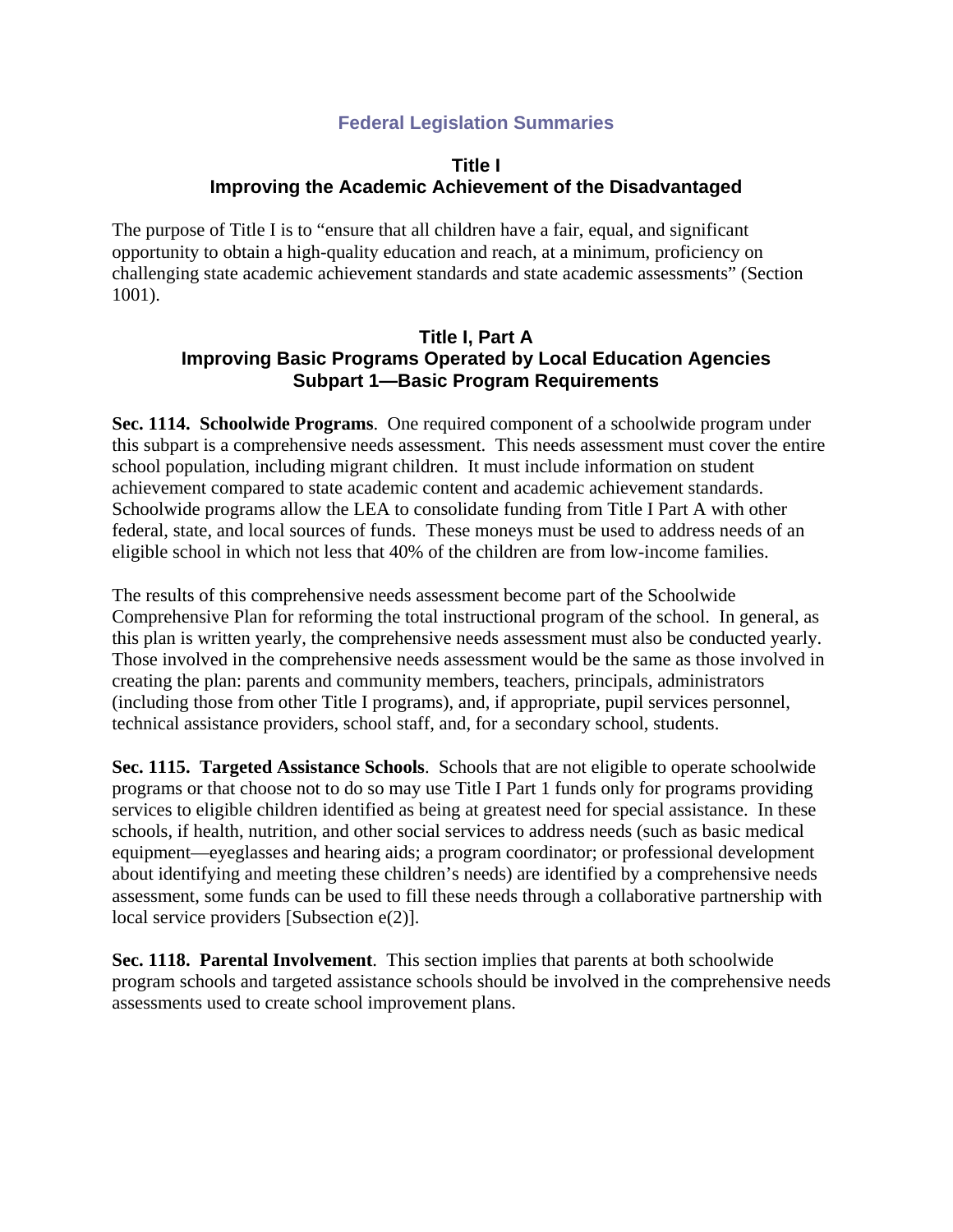**Sec. 1118. Participation of Children Enrolled in Private Schools**. LEAs shall provide services to eligible children in private elementary and secondary schools that are secular, neutral, nonideological, and equitable. Planning for participation of children enrolled in private schools is done in consultation with the officials of these schools, and implies a needs assessment of their pupils [Subsection b(1)].

# **Title I, Part A—Non-Regulatory Guidance**

# **From** *Designing Schoolwide Programs* **(March 2006):**

All schools operating schoolwide programs are required to conduct a comprehensive needs assessment that "identifies the school's strengths and challenges in key areas that affect student achievement" (p. 5) and guides the development of the school's Comprehensive Schoolwide Plan. The overall purpose of the comprehensive needs assessment is to "identify gaps between the current status of the school and its vision of where it wants to be, relative to key indicators or focus areas" (p. 14).

This needs assessment process is performed annually, and is part of the plan updating process (p. 7), since the needs assessment also suggests benchmarks for evaluating the success of the plan. A five-step process is outlined on pages 7-14 that includes: establishing a schoolwide planning team; clarifying the vision of school reform to identify school strengths and weaknesses; creating the school profile; identifying data sources for the needs assessment; and analyzing the collected data. The section on creating a school profile (pp. 10-13) contains a number of questions that might be used on a comprehensive needs assessment.

It is intended that all stakeholder groups be included in the needs assessment process. These groups include: "teachers, principals and administrators, pupil services personnel, guidance counselors, and also cafeteria workers, transportation staff, health services providers, technical assistance providers, and students (if the school is a secondary school)" (p. 15).

# **From** *Parental Involvement: Title I, Part A* **(April 23, 2004):**

**D-4.** Parents must be involved in an "organized, ongoing, and timely way, in the planning . . . of Title I, Part A programs, including . . . the joint development of any schoolwide program plan under Section 114(b)(2)." This includes the required comprehensive needs assessment (p. 23).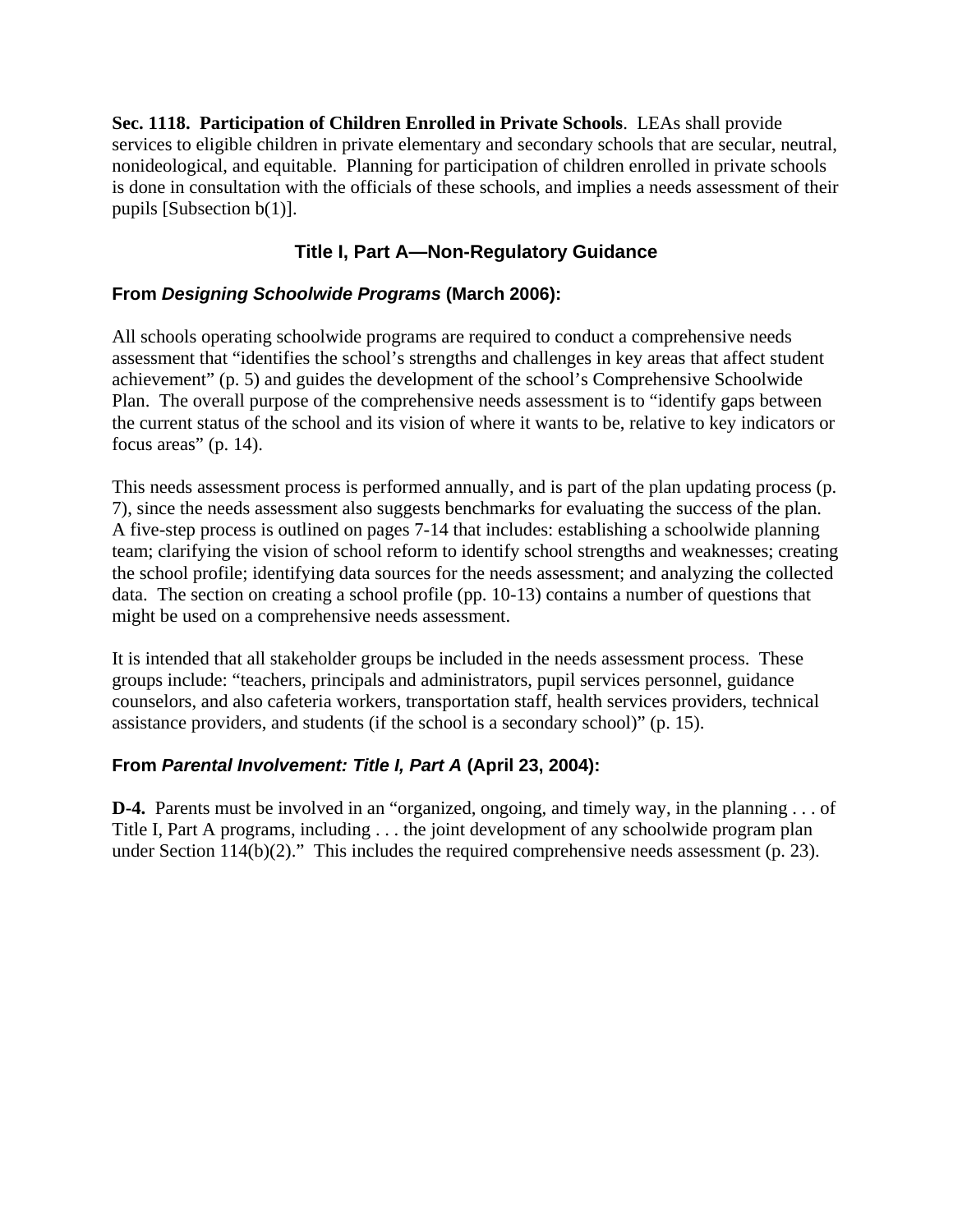## **Title I, Part C Education of Migratory Children**

According to the *No Child Left Behind Act of 2001*, states and districts must identify the special educational needs of migratory children as part of their comprehensive planning process. However, the state has majority of responsibility for comprehensive needs assessment under Title I, Part C.

## **Section 1306 (a)(1). Comprehensive needs assessment and service-delivery plan.**

1) Each state that receives assistance under this part must ensure that the state and its local operating agencies identify and address the special educational needs of migratory children in accordance with a comprehensive state plan that is integrated with other programs, as appropriate; is the product of joint planning among such local, state, and federal programs, including programs under Title I, Part A, early childhood programs, and language instruction educational programs under Title III-A or Title III-B; and provides for the integration of services available under this part with services provided by other programs.

Additionally, the Code of Federal Regulations spells out the responsibilities of states to conduct a comprehensive needs assessment for migrant education programs.

#### **34 CFR 200.83(a)(2). Responsibilities of SEAs to implement projects through a comprehensive needs assessment and a comprehensive state plan for service delivery.**

A SEA that receives a grant of migrant education program funds must develop and update a written comprehensive state plan (based on a current statewide needs assessment) that, at a minimum, includes the identification and assessment of:

- (i) The unique educational needs of migratory children that result from the children's migratory lifestyle; and
- (ii) Other needs of migratory students that must be met in order for migratory children to participate effectively in school.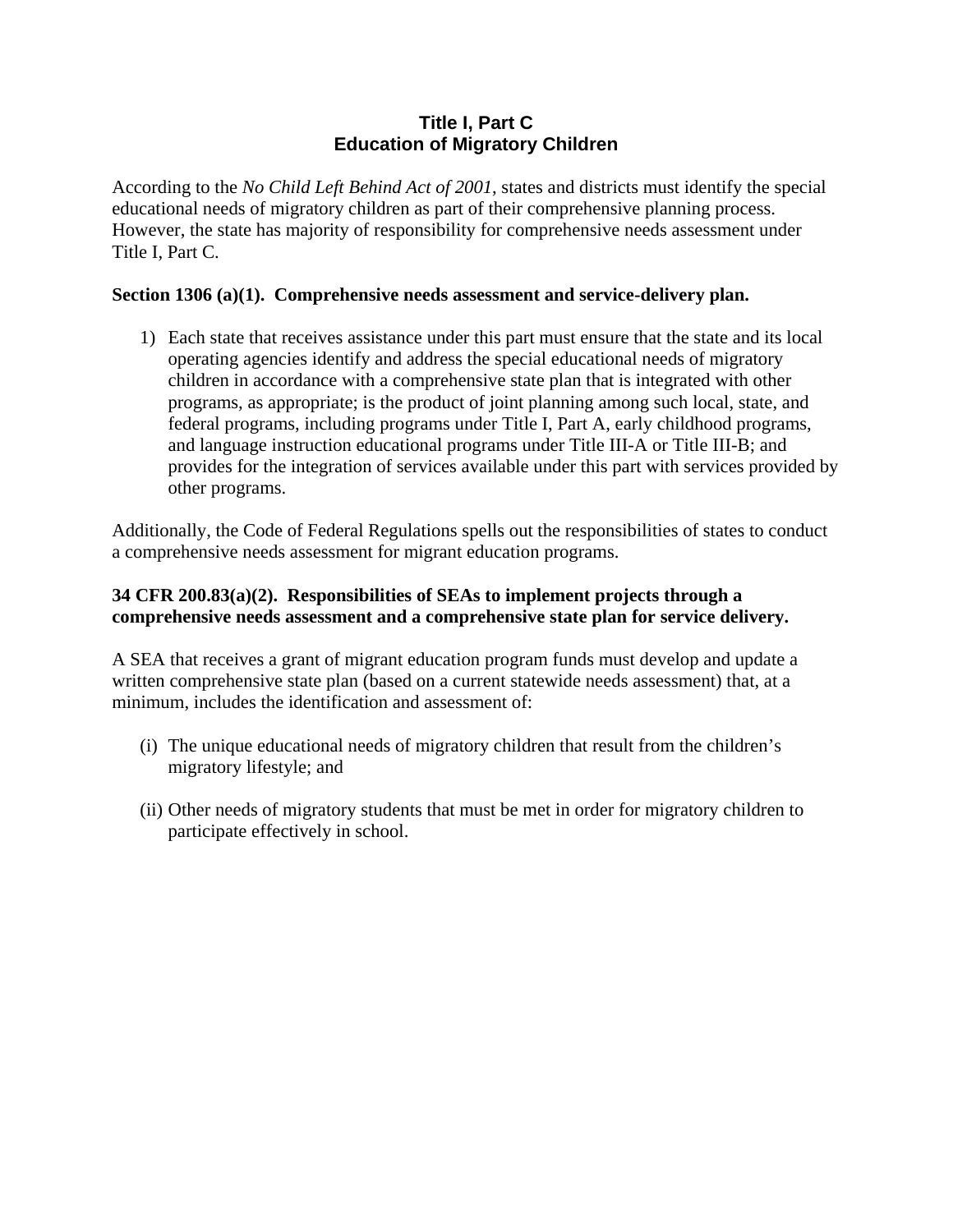## **Title I, Part D Prevention and Intervention Programs for Children and Youth Who Are Neglected, Delinquent, or At-Risk**

According to the CDE, Title I, Part D programs are generally included in consolidated state and local applications for Title I funds so any comprehensive needs assessment requirements would be found in the consolidated application. Authority for LEAs to submit consolidated applications to SEAs is found in the *No Child Left Behind Act of 2001*, Title IX, Part C, Section 9305.

**Sec. 9305. Consolidated local plans or applications.** A LEA receiving funds under more than one covered program may submit plans or applications to the SEA under those programs on a consolidated basis. The SEA shall require only descriptions, information, assurances, and other material that are absolutely necessary for the consideration of the LEA plan or application.

The majority of Title I, Part D pertains to state agencies, such as correctional facilities, that are applying to the SEA for funding or that are receiving funds from the SEA.

**Sec. 1401(a)(1). Purpose and Program Authorization.** The purpose of Title I, Part D is to improve educational services for children and youth in local and state institutions for neglected or delinquent children so that they have the opportunity to meet the same challenging state academic content and achievement standards that all children in the state are expected to meet.

**Sec. 1416(1) and (2). Institution-Wide Projects.** State agencies applying for funding to educate children and youth in an institution for neglected and delinquent children must, as a part of the application process, conduct a comprehensive assessment of the educational needs of all children and youth in the institution or program serving juveniles.

However, needs assessments by LEAs seem to be *implied* rather than *required* as shown in Sec. 1423(5) and (6) and Sec. 1424(4):

**Sec. 1423. Local Agency Applications.** LEAs desiring assistance under this subpart shall submit an application to the SEA that contains such information as the SEA may require. Each such application shall include:

- 5) A description of the characteristics (including learning difficulties, substance abuse problems, and other special needs) of the children and youth who will be returning from correctional facilities and, as appropriate, other at-risk children and youth expected to be served by the program, and a description of how the school will coordinate existing educational programs to meet the unique educational needs of such children and youth; and
- 6) As appropriate, a description of how schools will coordinate with existing social, health, and other services to meet the needs of students returning from correctional facilities, atrisk children or youth, and other participating children or youth, including prenatal health care and nutrition services related to the health of the parent and the child or youth,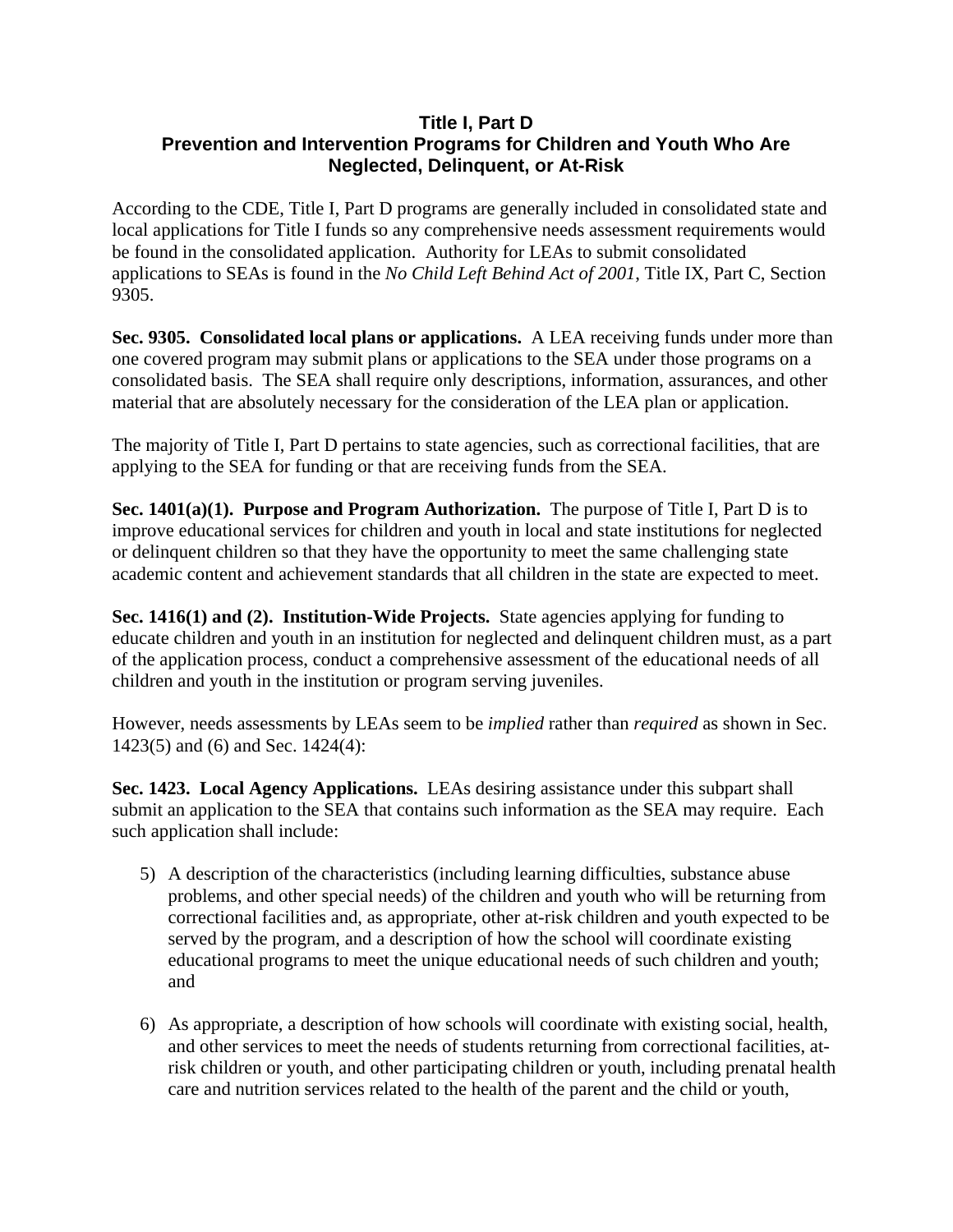parenting and child development classes, child care, targeted reentry and outreach programs, referrals to community resources, and scheduling flexibility.

**Sec. 1424(4). Uses of Funds.** Funds provided to LEAs under this subpart may be used for special programs to meet the unique academic needs of participating children and youth, including vocational and technical education, special education, career counseling, curriculumbased youth entrepreneurship education, and assistance in securing student loans or grants for postsecondary education.

Program requirements for correctional facilities entering into agreements with LEAs to provide services to children and youth under Title I, Part D include a provision that may imply conducting a needs assessment.

**Sec. 1425(2). Program Requirements For Correctional Facilities Receiving Funds Under This Section.** Each correctional facility entering into an agreement with an LEA under section 1423(2) to provide services to children and youth shall notify the local school of the need for any special education services indentified for a child or youth from that school while in the correctional facility.

# **Title I, Part D Non-Regulatory Guidance**

**O-2. Uses of Funds.** An LEA may target funds it receives from the SEA to a particular category of at-risk youth, such as children with LEP or immigrant youth, rather than other categories of youth, without documenting that those children have the greatest need. However, depending on SEA application requirements, an LEA might be required to explain its rationale for choosing to serve a particular category of children who are at risk.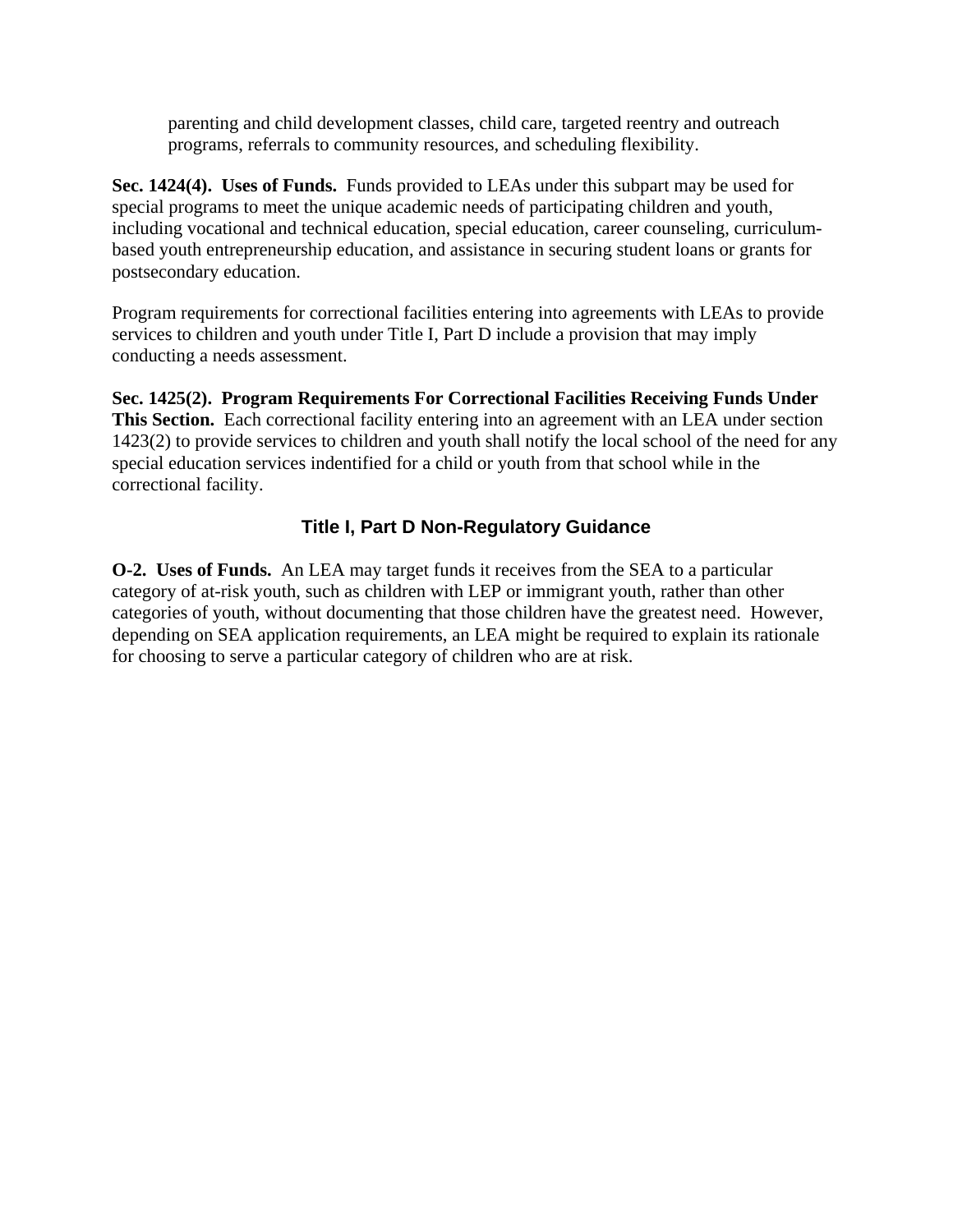# **Title II Preparing, Training, and Recruiting High Quality Teachers and Principals**

# **Part A—Teacher and Principal Training and Recruiting Fund**

**Sec. 2101. Purpose**. The purpose of Title II, Part A is to provide funding to SEAs, LEAs, higher education institutions, and eligible partnerships to increase student achievement by improving teacher and principal quality and increasing the number of HQTs and principals in schools.

LEAs are eligible for Title II, Part A subgrants from SEAs. LEAs must conduct a needs assessment and must use funds for particular purposes.

**Sec. 2122. Local applications and needs assessment.** LEAs applying for Title I, Part A funds must base their applications on a needs assessment. The needs assessment must involve teachers, including those participating in Title I, and should address the knowledge and skills needed by teachers and the instructional leadership skills needed by principals to promote students' ability to meet challenging state and local standards.

# **Title II, Part A—Non-Regulatory Guidance**

The Non-Regulatory Guidance provides information about how agencies including LEAs can "effectively and correctly use Title II, Part A funds" (introduction p. 3) to ensure optimal teacher and principal quality. The following section presents highlights from the guidance on needs assessments.

# **Needs Assessment**

**D-11.** The purpose of the needs assessment is to identify the qualifications and professional development required by local educators in order to help students meet challenging state and local standards. Needs assessments should consider both the knowledge and skills needed by teachers and the instructional leadership skills required of principals to ensure that students meet standards. If LEAs have teachers who are not highly qualified, the needs assessment must address this area.

**D-12 and D-16.** LEAs must involve teachers at individual schools in the needs assessment process.

**D-13.** The law does not require that the needs assessment process include particular types of data. Types of data suggested in the guidance include student achievement data, information on national and state initiatives, anticipated professional development needs of core subject area teachers, scientifically based research, anticipated teacher supply and demand, student enrollment data, results of program evaluations, and input from community and business.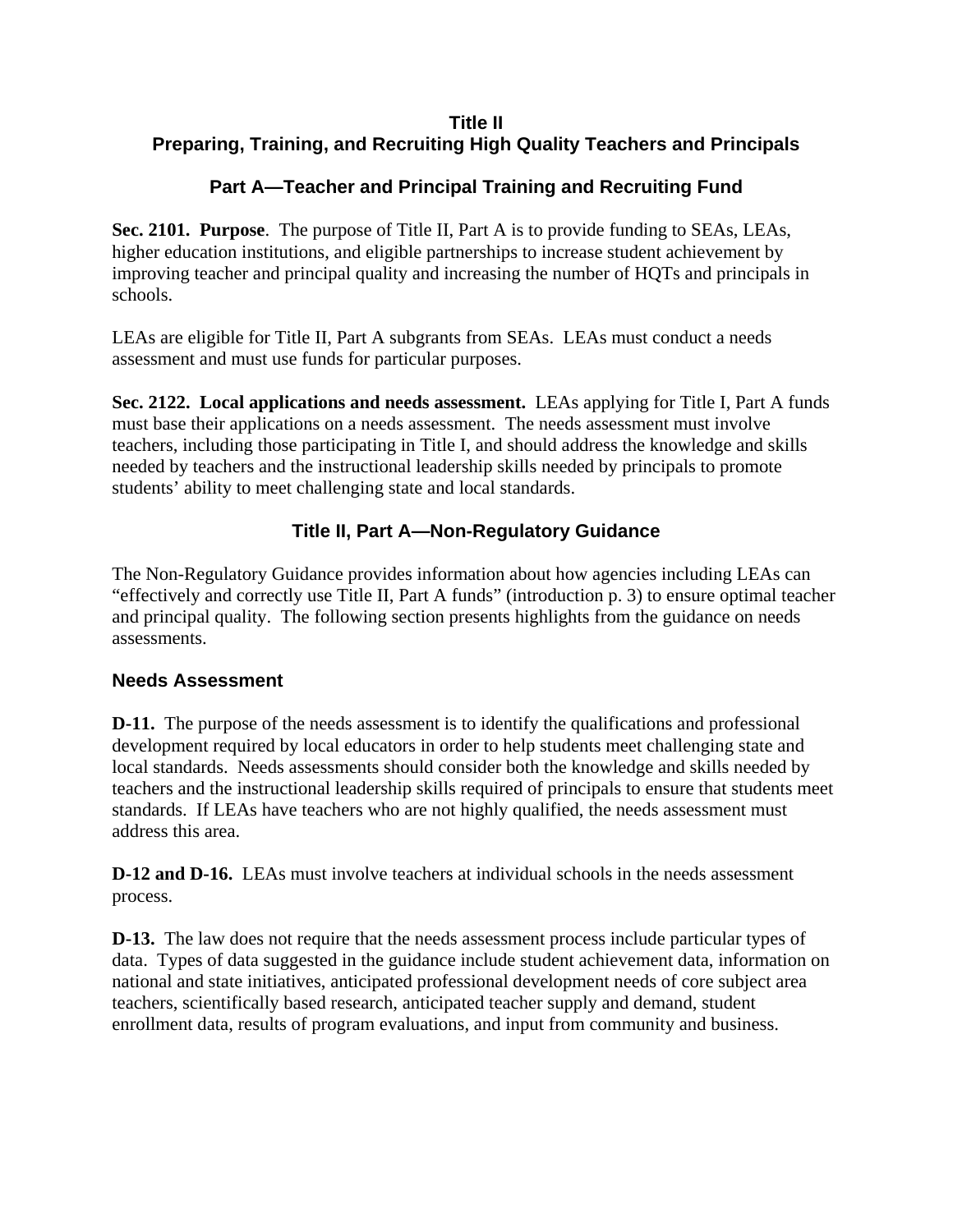**D-15.** LEAs are not required to use funds to address all needs identified in the assessment. Instead, use of Title II, Part A funds must focus on activities most likely to produce positive results in terms of instruction and student achievement.

**D-17.** The guidance recommends that LEAs use needs assessment data to identify hiring and professional development activities that will help close achievement gaps.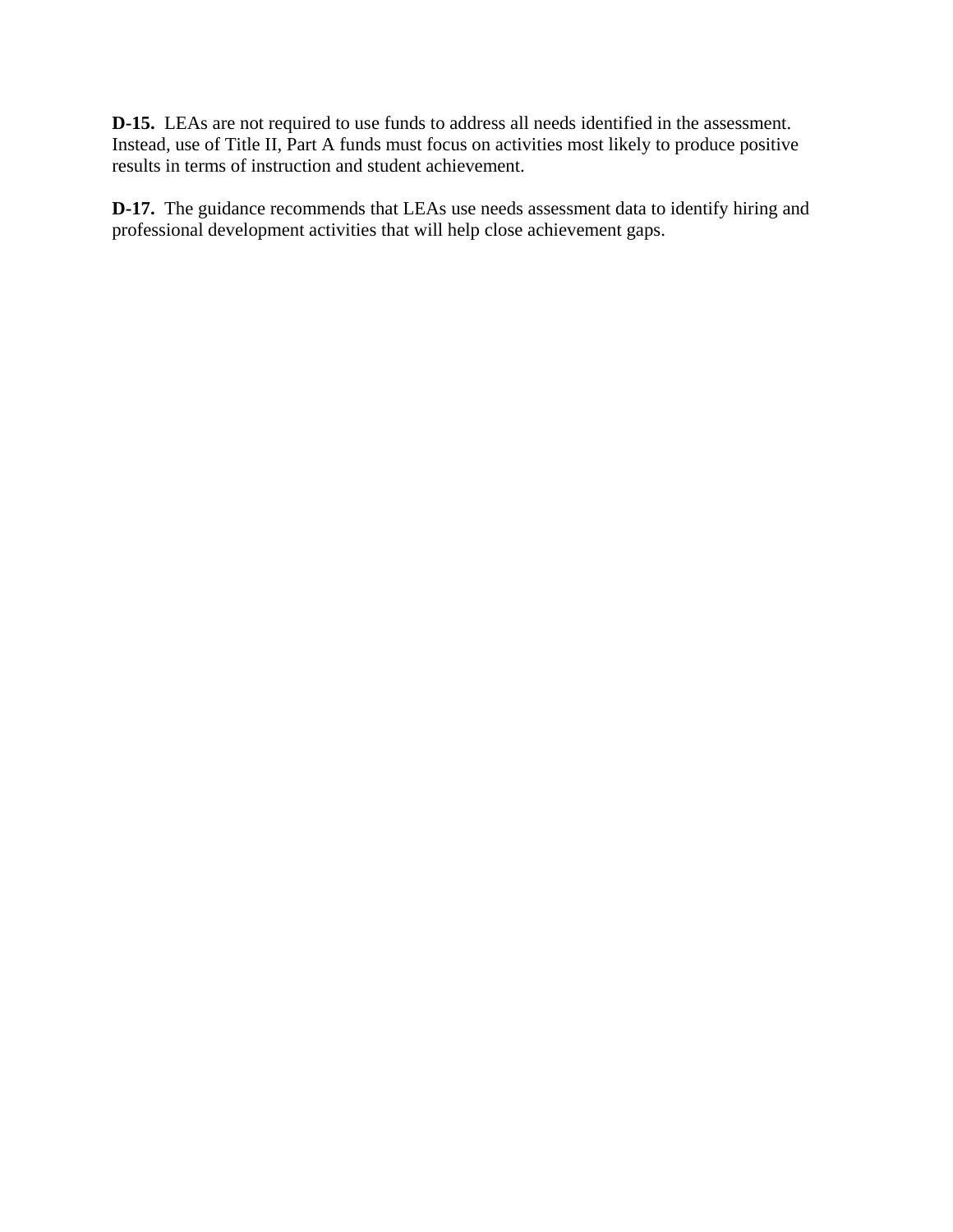# **Title III Language Instruction for Limited English Proficient and Immigrant Students Part B—Improving Language Instruction Educational Programs**

# **Subpart I—Program Development and Enhancement**

**Sec. 3211. Financial Assistance for Language Instruction Education Programs**. The purpose of Title III, Part B—Subpart I is to provide grants to assist LEAs, institutions of higher education, and community-based organizations to develop and enhance their capacity to provide high-quality instruction through language instruction educational programs or special alternative instruction programs to LEP children. The goal is to help these children develop English proficiency and, to the extent possible, proficiency in their native language, and to help them meet the same challenging state academic content and student achievement standards as all children are expected to meet under Section 1111(b)(1).

While the legislative language in Title III, Part B does not use the term, "comprehensive needs" assessment," the application requirements found in Sec.  $3214(g)(1)(A)(i-iii)$  and Sec.  $3214(g)(1)(B)$  seem to imply that some type of needs assessment be conducted.

**Sec. 3214(g)(1)(A)(i-iii) and (g)(1)(B). Applications.** LEA's applying for grants under this subpart must include the following in their applications:

- (A) A description of the need for the proposed program, including:
	- (i) Data on the number of limited English proficient children in school district to be served.
	- (ii) Information on the characteristics of the children, including:
		- (I) their native language;
		- (II) the proficiency of the children in English and their native language;
		- (III) achievement data (current as of the date of submission of the application) for the limited English proficient children in reading or language arts (in English and in the native language, if applicable) and mathematics;
		- (IV) a comparison of that data for limited English proficient children with that data for their English proficient peers; and
		- (V) the previous schooling experiences of the children.
	- (iii) The professional development needs of the instruction personnel who will provide services for the limited English proficient children under the proposed program.
- (B) A description of the program to be implemented and how the program's design relates to the linguistic and academic needs of the limited English proficient children to be served.

**Sec. 3214(h)(2)(A). Approval of Applications.** Eligible entities such as LEAs must demonstrate that they have consulted with private school officials about the needs of LEP children in private schools in order for their application to be approved.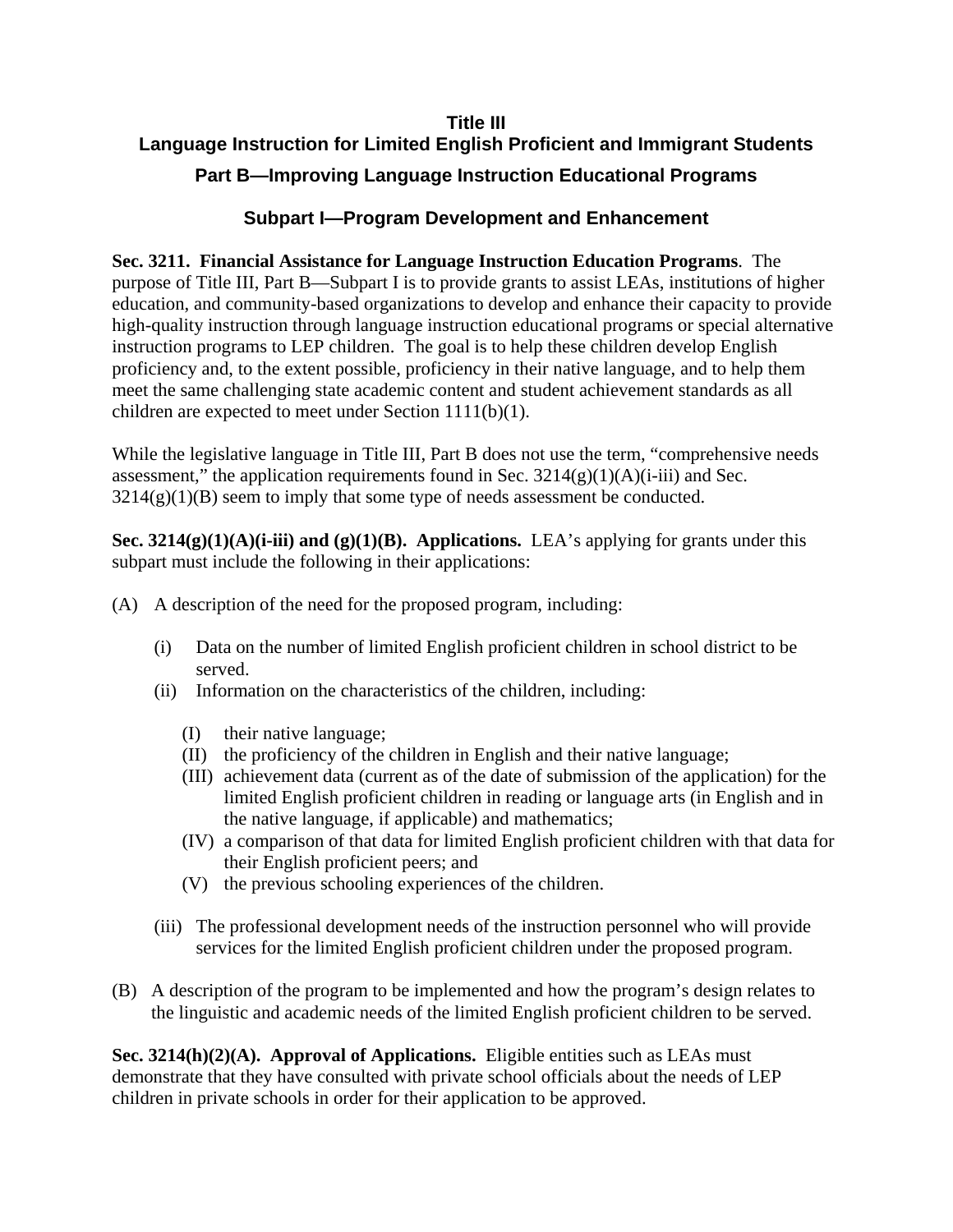# **Subpart 3—Professional Development**

**Sec. 3231(d)(2)(B). Professional Development Grants.** Applications from LEAs for professional development grants must include a section on how they assessed the needs of public and private schools serving LEP children to demonstrate the need for professional development grant funds.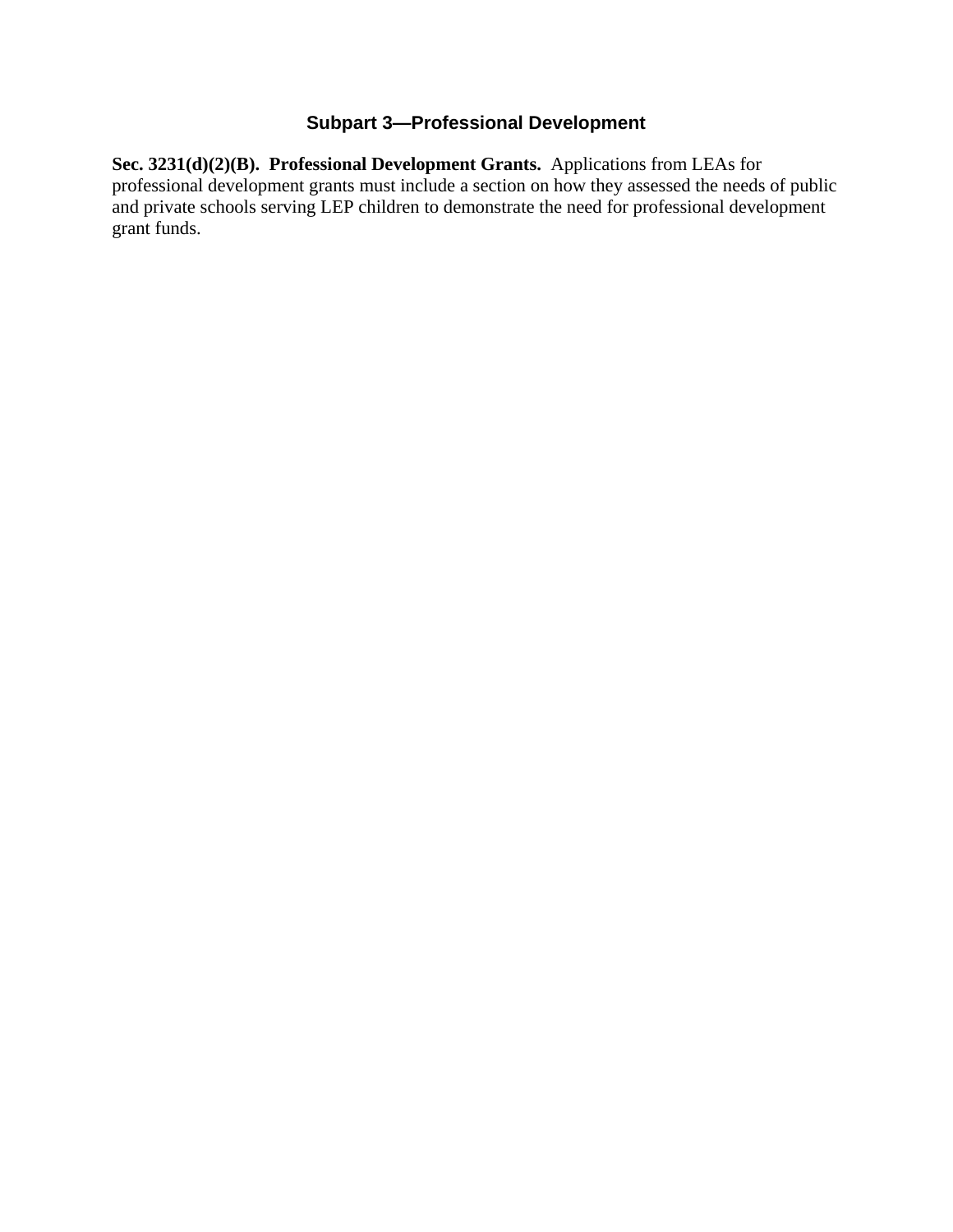# **Title V Promoting Informed Parental Choice and Innovative Programs**

This document contains no reference to "comprehensive needs assessment" or to "needs assessment." However, student and program needs are discussed in several contexts. Therefore, it is instructive to examine the implications contained in this document for the construction of a truly comprehensive needs assessment.

# **Part A—Innovative Programs**

**Sec. 5101. Purpose**. The purposes of Title V, Part A are to support LEA reforms consistent with statewide reform efforts; to fund promising scientifically based reform and school improvement programs and innovative efforts, including professional development and class size reduction; and to meet the educational needs of all students, including those at risk. It is the intent that the work of this Part be carried out at the LEA level rather than the state level, since district and school staff "have the most direct contact with students and are most likely to be able to design programs to meet the educational needs of students in their own school districts" [Section 5101(b)].

# **Subpart 3—Local Innovative Education Programs**

**Sec. 5133 (a)(1) and (d)(2).** "Locally identified needs" are mentioned in these sections, which implies that certain needs related to Title V might appropriately be addressed through a comprehensive needs assessment process.

# **Part D— Fund for the Improvement of Education**

# **Subpart 2—Elementary and Secondary School Counseling Programs**

**Sec. 5421(b)(2)(A).** A description of the "particular counseling needs" of the targeted population is required in grant applications under this subpart, which implies another category for use in the comprehensive needs assessment.

**Sec. 5421(c)(2)(A) and 5421(c)(2)(F).** The "counseling and educational needs of all students" are mentioned here as well although these needs are generally documented in educational literature.

# **Subpart 3—Partnerships in Character Education**

**Sec. 5431(2)(E)(ii)).** Annual reports must identify "unmet and future information needs in the field of character education," which again has implications for a comprehensive needs assessment should the LEA decide to pursue funding under this subpart.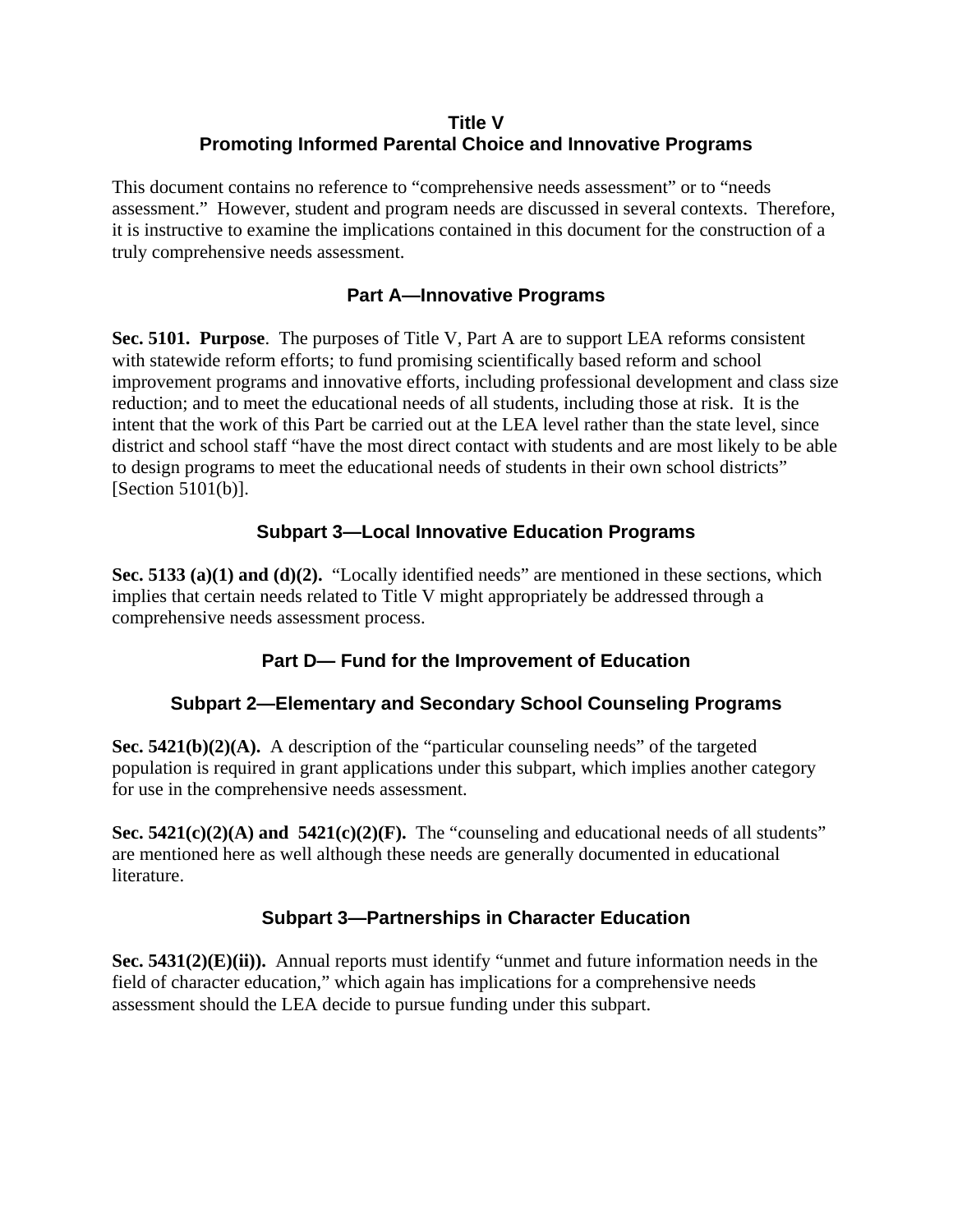# **Subpart 6—Gifted and Talented Students**

**Sections 5131(a)(7), 5462, and 5464(a)(1).** The "educational needs of gifted and talented children" have been well documented in the special education literature, and questions on these needs most likely will not be part of the local comprehensive needs assessment.

## **Subpart 16—Parental Assistance and Local Information Centers**

**Sec. 5563(b)(6) and (12)**. This subpart mentions the "unique training, information, and support needs of parents of children enrolled in elementary schools and secondary schools, particularly such parents who are educationally or economically disadvantaged." Although these needs are documented in education literature, since this target population varies quite widely, it might be helpful to include this area in the comprehensive needs assessment.

# **Subpart 17—Combatting Domestic Violence**

**Sec. 5571(c)(2).** The "unique cultural and language needs" of particular targeted student subpopulations may best be determined through a comprehensive needs assessment specific to each LEA.

**Sec. 5571(c)(4).** The "needs of elementary school and secondary school students and personnel who are faced with the issue of domestic violence" are documented in social science literature and may not require inclusion in a comprehensive needs assessment process.

# **Subpart 21—Women's Educational Equity Act**

**Secs. 5611(b)(3)(D), 5615(a)(2)(A), and 5615(b)(3)(E).** The needs of "pregnant and parenting teenagers," those of "women and girls of color and women and girls with disabilities," and the "educational needs of women and girls who suffer multiple or compound discrimination based on sex and on race, ethnic origin, disability, or age," are all documented in social science literature and probably do not require inclusion in a comprehensive needs assessment process.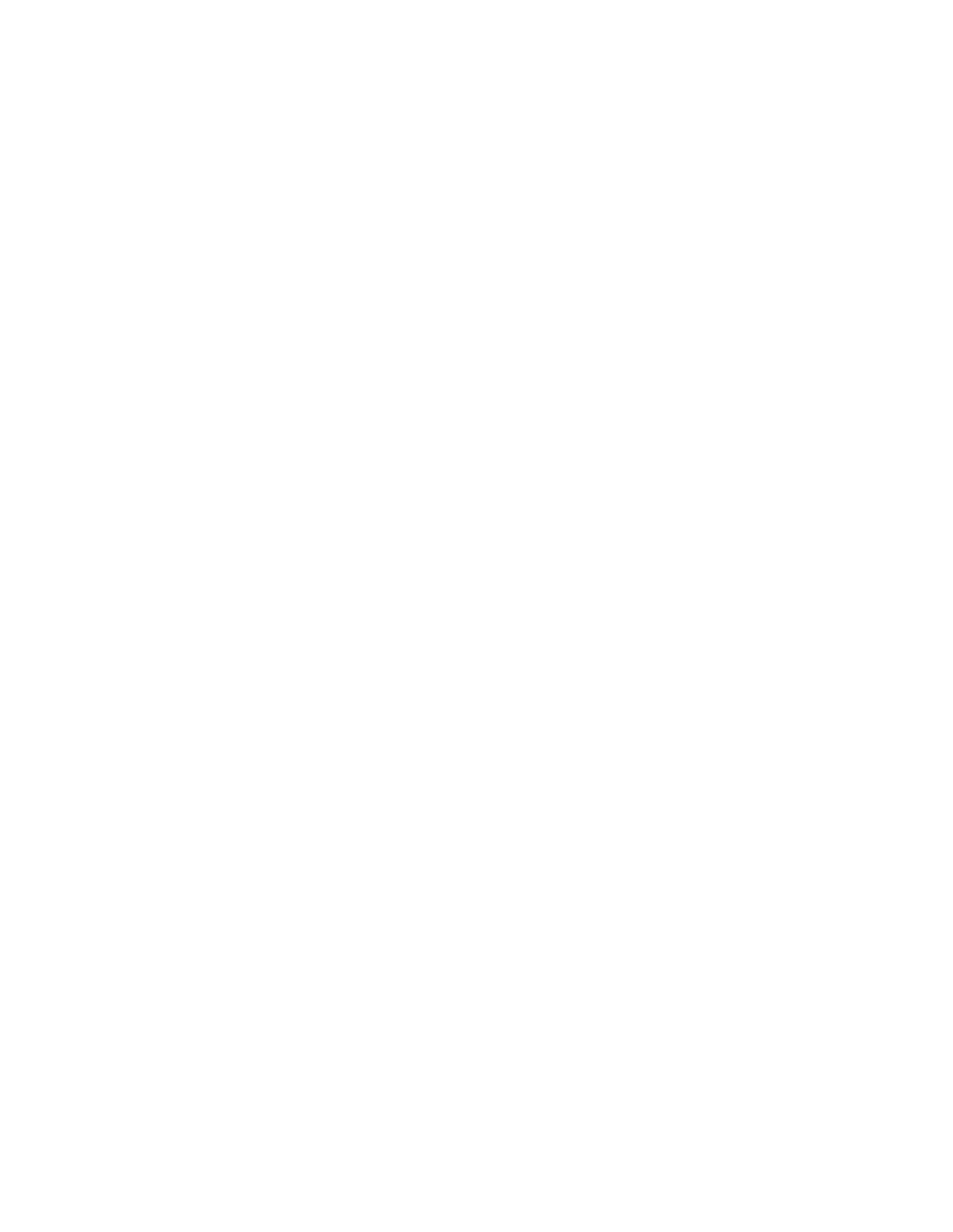# **Consolidated Application Needs Assessment Requirements**

A number of Title programs are covered by CDE's Consolidated Federal Programs Application Process. This means they provide the structure for how needs assessment results are reported. Several of these Titles have very specific needs assessment language associated with them in the Consolidated Federal Programs Application Process. They require needs assessment data about disaggregated student achievement in reading and mathematics, HQTs, LEP students, homelessness, socioeconomic status, disabilities and special learning needs, immigrant status, violence, drug use, risk factors, parental choice, and geographic location of schools. This is a nontrivial amount of needs information that should be collected, but it is also not the definitive list. Following are excerpts:

Title I, Part A—Improving Basic Programs Operated by Local Educational Agencies

Identify the district's needs for Title I, Part A reading and/or math. Use FY 2007 AYP data disaggregated by gender, racial/ethnic groups, socio-economic status, students with disabilities, migrant status, and English language proficiency and other current assessment data. [Section  $1112(b)(1)(A)(iv)$ ]

**Example:** *Based on CSAP and DIBELS data, the following needs for the 2008-2009 Title I program were identified:*

Identify any additional needs that should be a focus in order to increase proficiency in reading and/or math such as parent involvement, teacher quality, adult basic education, family literacy, and other factors that may have an impact on the academic success of children. [Section  $1112(1)(A)(ii,iii)$ ]

An LEA receiving Title I, Part A funds must include in its local plan a description of how the plan is coordinated with the McKinney-Vento Act. The local plan must describe services provided to homeless children, if applicable, particularly in non-Title I schools.

Title II, Part A—Teacher and Principal Training and Recruiting Fund

Identify Your Needs: The LEA is expected to conduct an assessment of local needs for professional development and hiring on an annual basis (NCLB, section 2122). Based upon this needs assessment, identify the needs that will be addressed with Title II-A funds.

Even if funds are not allocated, provide a description of how the district is ensuring that poor and minority children are not taught at higher rates than other children by inexperienced, unqualified or out-of-field teachers. (NCLB, section 1111 (b) (8) (C)).

All core content teachers and Title I paraprofessional should meet Colorado's definition of highly qualified. Even if funds are not allocated, include the district's policy for ensuring that all core content teachers and Title I paraprofessionals are highly qualified. If the district still has teachers or paraprofessionals that are not highly qualified, include an improvement plan that specifically addresses issues that prevented the LEA from meeting its HQ targets.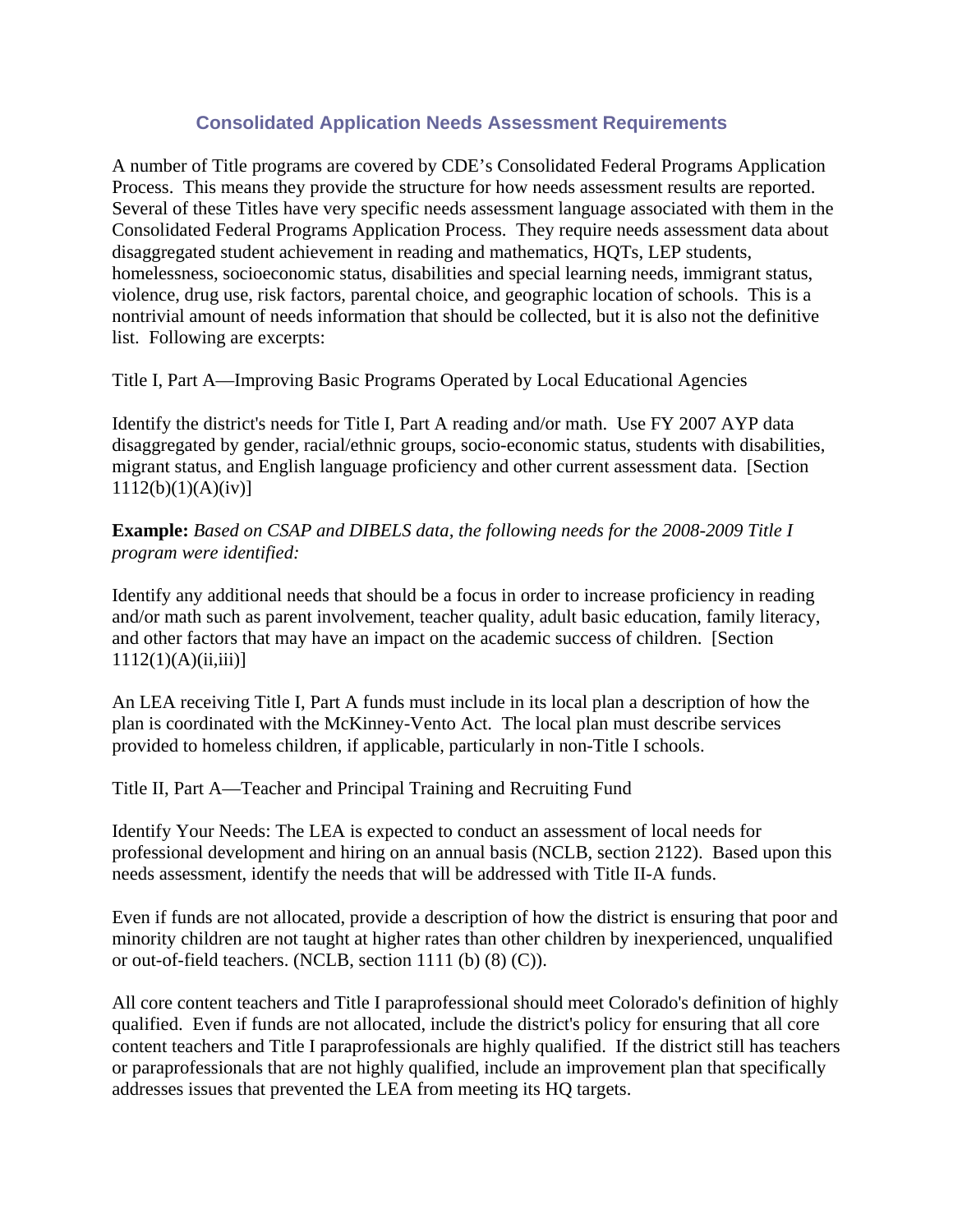Identify any additional professional development, recruitment and/or retention needs that will address student achievement—particularly achievement for students with disabilities, special learning needs and styles, and students with LEP.

Title III, Part A—English Language Acquisition, Language Enhancement, and Academic Achievement Act

Based on the number and percentage of ELLs that have been identified by the LEA (please include in district and/or in BOCES member districts); identify any needs that the LEA requires in order to appropriately and equitably serve their ELL population in language instructional educational programs.

Identify any additional needs that should be a focus in order to increase English language proficiency and any other factors that may have an impact on academic success of ELL students.

Title III, Part A—15% Set-Asides

Based on the number and percentage of Immigrant Students that have been identified by the LEA (please include in district and/or in BOCES member districts); identify any needs that the LEA requires in order to appropriately and equitably serve their Immigrant Student population in language instructional educational programs.

Identify any additional needs that should be a focus in order to increase English language proficiency and any other factors that may have an impact on academic success of Immigrant Students.

Title IV, Part A—Safe and Drug-Free Schools

State the district's/BOCES' need, based on:

- a. an assessment of objective data regarding the incidence of violence and illegal drug use among students in the elementary schools and secondary schools and communities to be served including an objective analysis of the current conditions and consequences regarding violence and illegal drug use, including delinquency and serious discipline problems, (including private school students who participate in the drug and violence prevention program) that is based on ongoing local assessment or evaluation activities, and
- b. an analysis of the data reasonably available at the time, of the prevalence of risk factors, including high or increasing rates of reported cases of child abuse and domestic violence; protective factors, buffers, assets; and other variables in schools and communities in the state identified through scientifically based research.

Please cite the sources of data analyzed and the years included in the analysis. Focus on the conclusion of the analysis, i.e. what specific behaviors have increased or decreased, conditions that have changed, etc.